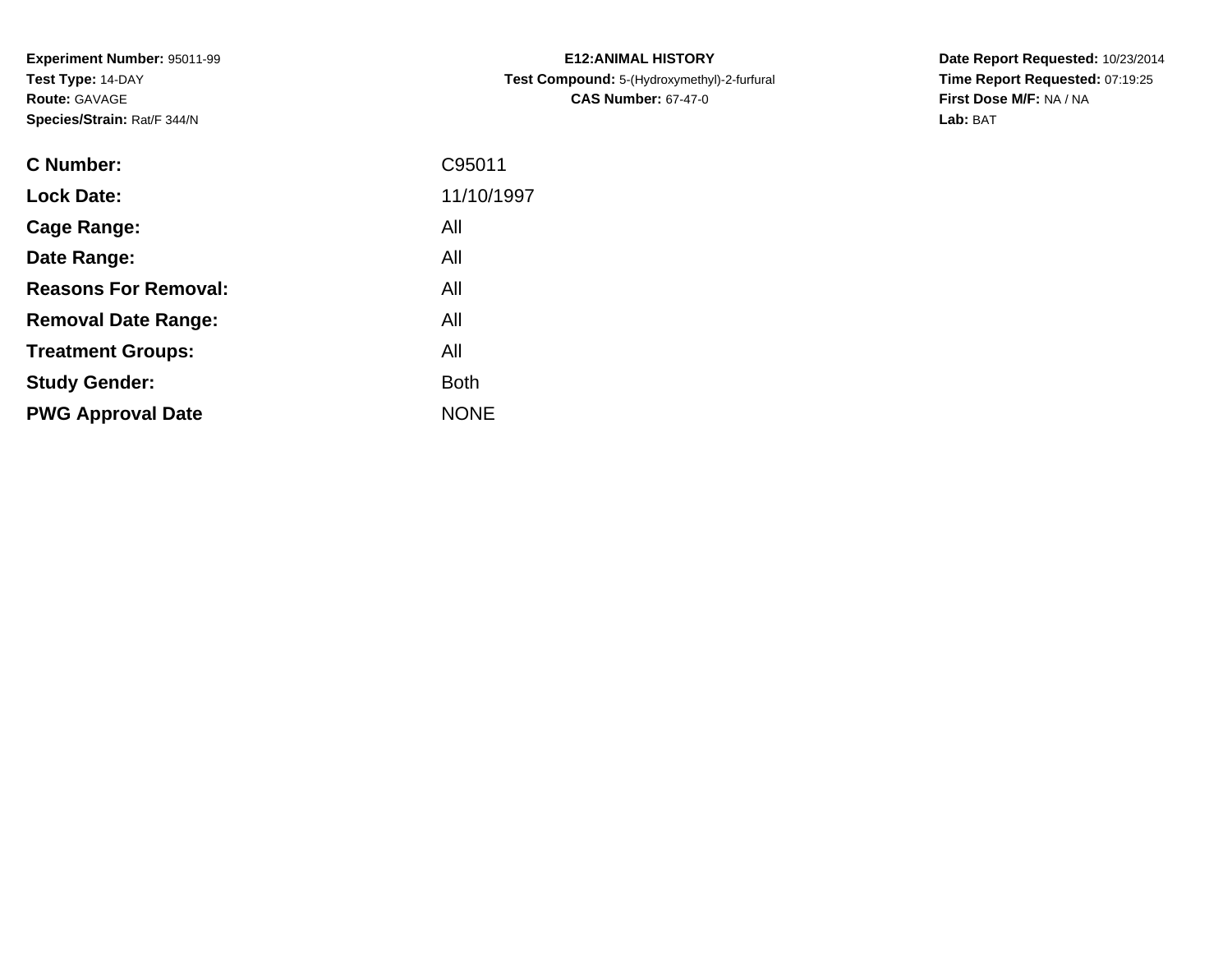|                | <b>Experiment Number: 95011-99</b><br>Test Type: 14-DAY<br><b>Route: GAVAGE</b> |       |                  | <b>E12: ANIMAL HISTORY</b><br>Test Compound: 5-(Hydroxymethyl)-2-furfural<br><b>CAS Number: 67-47-0</b> |       | Date Report Requested: 10/23/2014<br>Time Report Requested: 07:19:25<br>First Dose M/F: NA / NA |                 |                     |  |  |
|----------------|---------------------------------------------------------------------------------|-------|------------------|---------------------------------------------------------------------------------------------------------|-------|-------------------------------------------------------------------------------------------------|-----------------|---------------------|--|--|
|                | Species/Strain: Rat/F 344/N                                                     |       |                  |                                                                                                         |       |                                                                                                 |                 | Lab: BAT            |  |  |
|                | <b>CAGE: 13</b><br><b>ANIMAL ID: 61</b>                                         |       | <b>SEX: Male</b> |                                                                                                         |       | <b>TRT#: 1</b>                                                                                  |                 | <b>TRT: 0 MG/KG</b> |  |  |
| <b>DAY</b>     | <b>DATE</b>                                                                     | OP ID | <b>DOSE TIME</b> | <b>WEIGHT TIME</b>                                                                                      | WT(g) | <b>WEIGHT</b><br><b>STATUS</b>                                                                  | <b>OBS TIME</b> | <b>OBSERVATIONS</b> |  |  |
|                | 12/18/96                                                                        | 82    |                  | 08:11:24                                                                                                | 101.4 |                                                                                                 |                 |                     |  |  |
| $\overline{7}$ | 12/24/96                                                                        | 82    |                  | 08:54:20                                                                                                | 127.1 |                                                                                                 |                 |                     |  |  |
| 14             | 12/31/96                                                                        | 82    |                  | 10:44:00                                                                                                | 158.9 |                                                                                                 |                 |                     |  |  |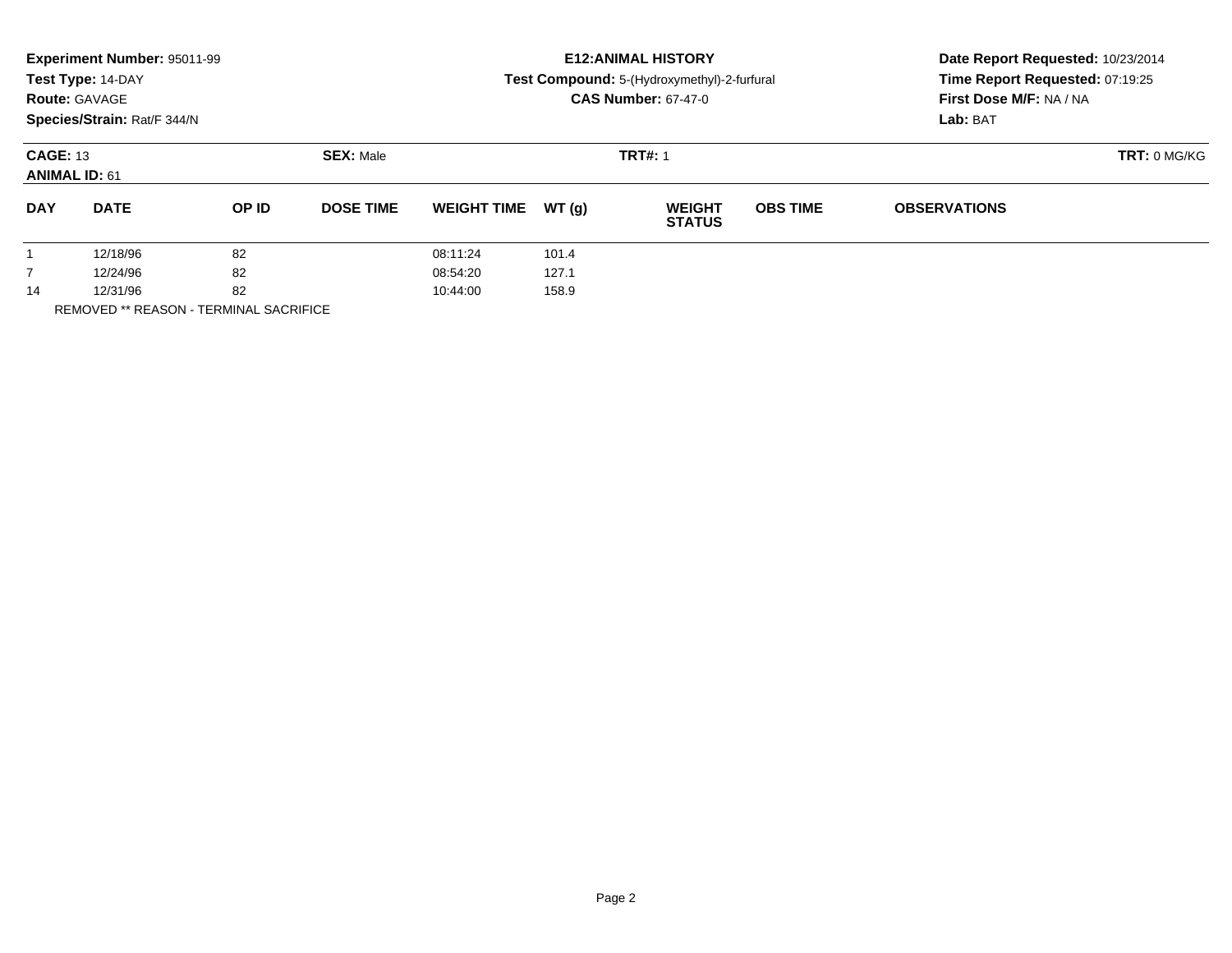|                | Experiment Number: 95011-99<br>Test Type: 14-DAY<br><b>Route: GAVAGE</b><br>Species/Strain: Rat/F 344/N |       |                  |                    |        | <b>E12: ANIMAL HISTORY</b><br>Test Compound: 5-(Hydroxymethyl)-2-furfural<br><b>CAS Number: 67-47-0</b> | Date Report Requested: 10/23/2014<br>Time Report Requested: 07:19:25<br>First Dose M/F: NA / NA<br>Lab: BAT |                     |  |
|----------------|---------------------------------------------------------------------------------------------------------|-------|------------------|--------------------|--------|---------------------------------------------------------------------------------------------------------|-------------------------------------------------------------------------------------------------------------|---------------------|--|
|                | <b>CAGE: 13</b><br><b>ANIMAL ID: 62</b>                                                                 |       | <b>SEX: Male</b> |                    |        | <b>TRT#: 1</b>                                                                                          | <b>TRT: 0 MG/KG</b>                                                                                         |                     |  |
| <b>DAY</b>     | <b>DATE</b>                                                                                             | OP ID | <b>DOSE TIME</b> | <b>WEIGHT TIME</b> | WT (q) | <b>WEIGHT</b><br><b>STATUS</b>                                                                          | <b>OBS TIME</b>                                                                                             | <b>OBSERVATIONS</b> |  |
|                | 12/18/96                                                                                                | 82    |                  | 08:11:24           | 102.9  |                                                                                                         |                                                                                                             |                     |  |
| $\overline{7}$ | 12/24/96                                                                                                | 82    |                  | 08:54:20           | 123.4  |                                                                                                         |                                                                                                             |                     |  |
| 14             | 12/31/96                                                                                                | 82    |                  | 10:44:00           | 149.4  |                                                                                                         |                                                                                                             |                     |  |
|                |                                                                                                         |       |                  |                    |        |                                                                                                         |                                                                                                             |                     |  |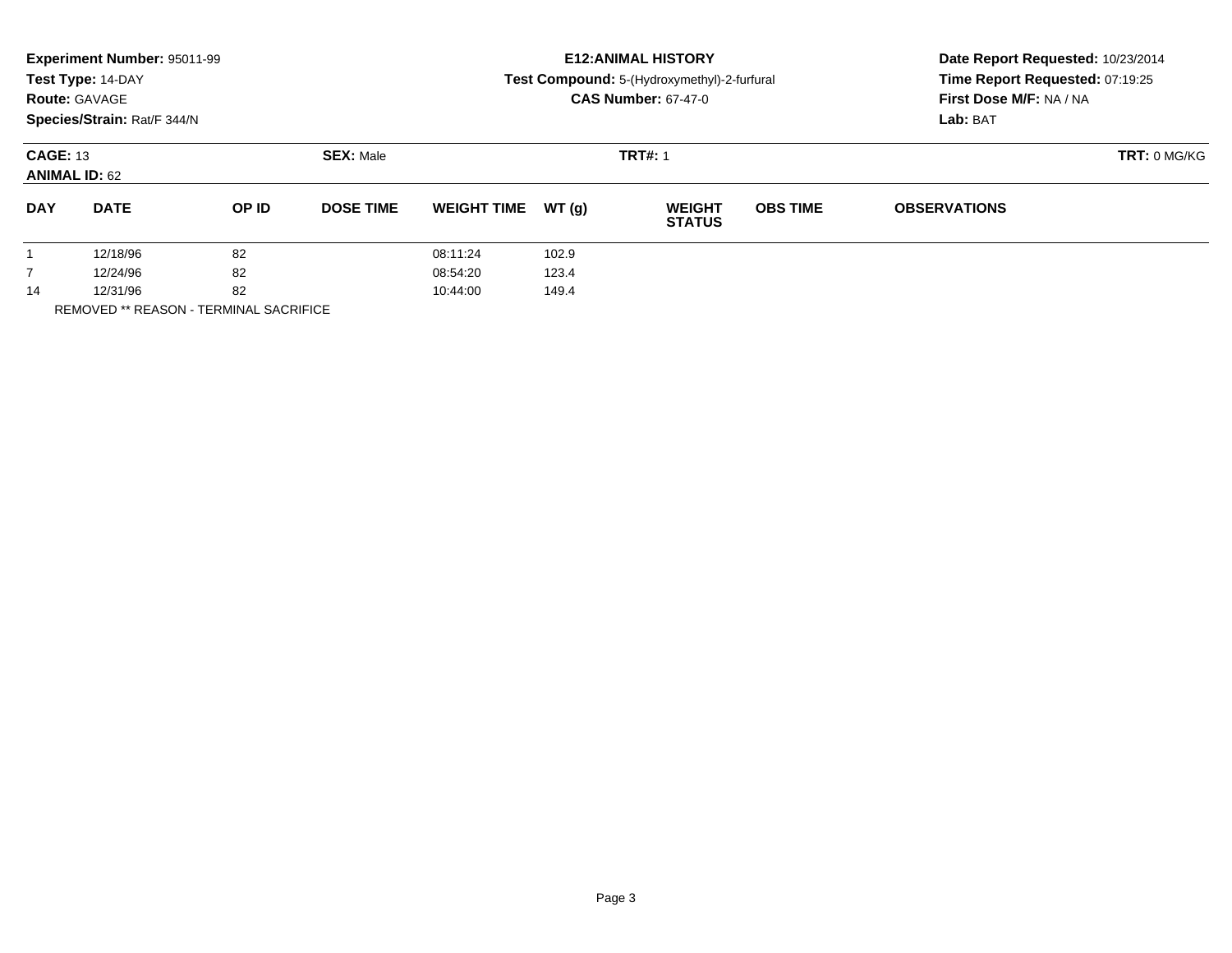|                                         | Experiment Number: 95011-99<br>Test Type: 14-DAY<br><b>Route: GAVAGE</b><br>Species/Strain: Rat/F 344/N |                  |                  |                    |                | <b>E12: ANIMAL HISTORY</b><br>Test Compound: 5-(Hydroxymethyl)-2-furfural<br><b>CAS Number: 67-47-0</b> | Date Report Requested: 10/23/2014<br>Time Report Requested: 07:19:25<br>First Dose M/F: NA / NA<br>Lab: BAT |                     |  |
|-----------------------------------------|---------------------------------------------------------------------------------------------------------|------------------|------------------|--------------------|----------------|---------------------------------------------------------------------------------------------------------|-------------------------------------------------------------------------------------------------------------|---------------------|--|
| <b>CAGE: 13</b><br><b>ANIMAL ID: 63</b> |                                                                                                         | <b>SEX: Male</b> |                  |                    | <b>TRT#: 1</b> | TRT: 0 MG/KG                                                                                            |                                                                                                             |                     |  |
| <b>DAY</b>                              | <b>DATE</b>                                                                                             | OP ID            | <b>DOSE TIME</b> | <b>WEIGHT TIME</b> | WT (a)         | <b>WEIGHT</b><br><b>STATUS</b>                                                                          | <b>OBS TIME</b>                                                                                             | <b>OBSERVATIONS</b> |  |
|                                         | 12/18/96                                                                                                | 82               |                  | 08:11:24           | 118.0          |                                                                                                         |                                                                                                             |                     |  |
| $\overline{7}$                          | 12/24/96                                                                                                | 82               |                  | 08:54:20           | 145.5          |                                                                                                         |                                                                                                             |                     |  |
| 14                                      | 12/31/96                                                                                                | 82               |                  | 10:44:00           | 181.7          |                                                                                                         |                                                                                                             |                     |  |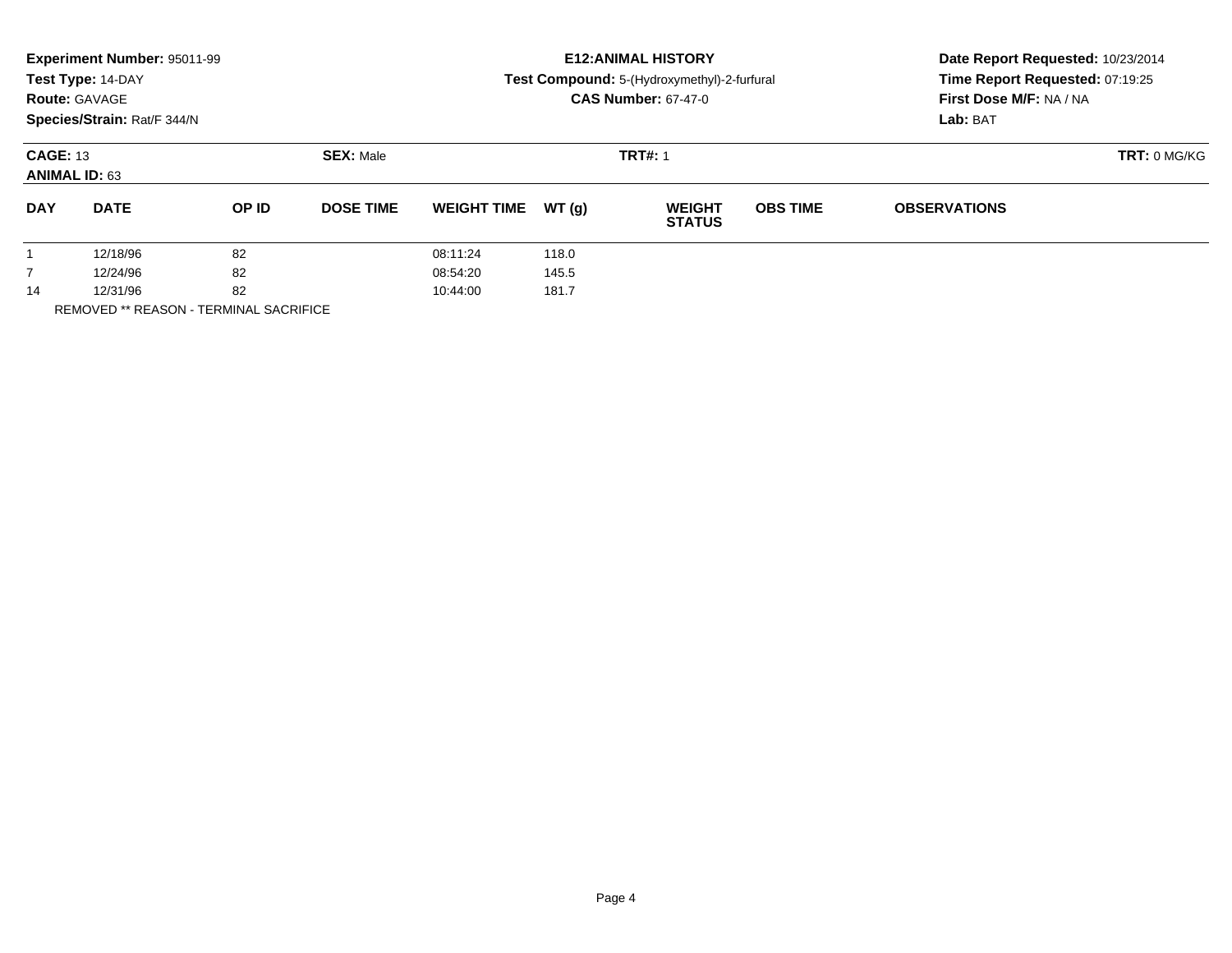|                                         | <b>Experiment Number: 95011-99</b><br>Test Type: 14-DAY<br><b>Route: GAVAGE</b><br>Species/Strain: Rat/F 344/N |       |                  |                    |        | <b>E12: ANIMAL HISTORY</b><br>Test Compound: 5-(Hydroxymethyl)-2-furfural<br><b>CAS Number: 67-47-0</b> | Date Report Requested: 10/23/2014<br>Time Report Requested: 07:19:25<br>First Dose M/F: NA / NA<br>Lab: BAT |                     |  |
|-----------------------------------------|----------------------------------------------------------------------------------------------------------------|-------|------------------|--------------------|--------|---------------------------------------------------------------------------------------------------------|-------------------------------------------------------------------------------------------------------------|---------------------|--|
| <b>CAGE: 13</b><br><b>ANIMAL ID: 64</b> |                                                                                                                |       | <b>SEX: Male</b> |                    |        | <b>TRT#: 1</b>                                                                                          | <b>TRT: 0 MG/KG</b>                                                                                         |                     |  |
| <b>DAY</b>                              | <b>DATE</b>                                                                                                    | OP ID | <b>DOSE TIME</b> | <b>WEIGHT TIME</b> | WT (q) | <b>WEIGHT</b><br><b>STATUS</b>                                                                          | <b>OBS TIME</b>                                                                                             | <b>OBSERVATIONS</b> |  |
|                                         | 12/18/96                                                                                                       | 82    |                  | 08:11:24           | 102.7  |                                                                                                         |                                                                                                             |                     |  |
| $\overline{7}$                          | 12/24/96                                                                                                       | 82    |                  | 08:54:20           | 125.0  |                                                                                                         |                                                                                                             |                     |  |
| 14                                      | 12/31/96                                                                                                       | 82    |                  | 10:44:00           | 159.8  |                                                                                                         |                                                                                                             |                     |  |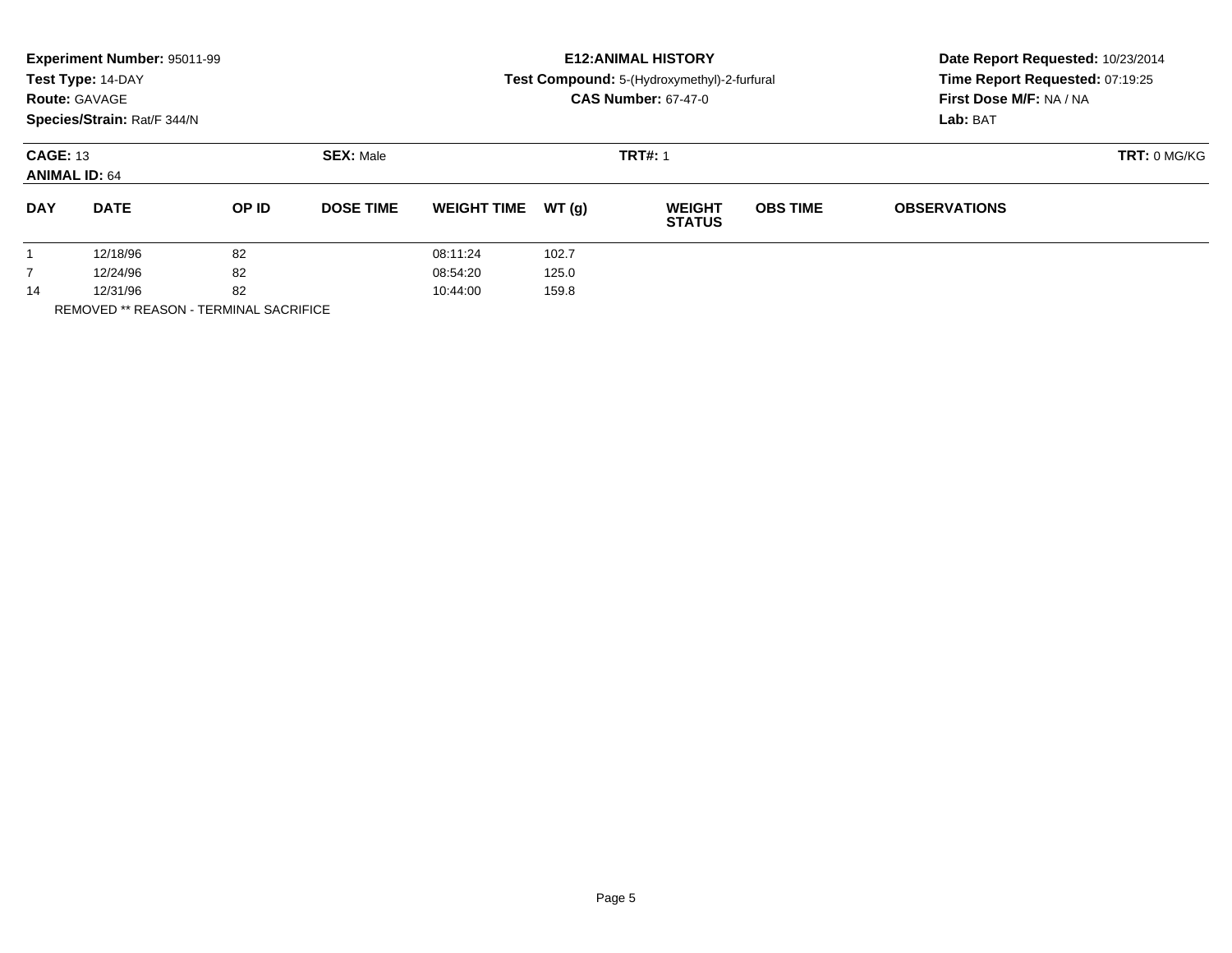|                | <b>Experiment Number: 95011-99</b><br>Test Type: 14-DAY<br><b>Route: GAVAGE</b> |       |                  | <b>E12: ANIMAL HISTORY</b><br>Test Compound: 5-(Hydroxymethyl)-2-furfural<br><b>CAS Number: 67-47-0</b> |       | Date Report Requested: 10/23/2014<br>Time Report Requested: 07:19:25<br>First Dose M/F: NA / NA |                     |                     |  |
|----------------|---------------------------------------------------------------------------------|-------|------------------|---------------------------------------------------------------------------------------------------------|-------|-------------------------------------------------------------------------------------------------|---------------------|---------------------|--|
|                | Species/Strain: Rat/F 344/N                                                     |       |                  |                                                                                                         |       |                                                                                                 | Lab: BAT            |                     |  |
|                | <b>CAGE: 13</b><br><b>ANIMAL ID: 65</b>                                         |       | <b>SEX: Male</b> |                                                                                                         |       | <b>TRT#: 1</b>                                                                                  | <b>TRT: 0 MG/KG</b> |                     |  |
| <b>DAY</b>     | <b>DATE</b>                                                                     | OP ID | <b>DOSE TIME</b> | <b>WEIGHT TIME</b>                                                                                      | WT(g) | <b>WEIGHT</b><br><b>STATUS</b>                                                                  | <b>OBS TIME</b>     | <b>OBSERVATIONS</b> |  |
|                | 12/18/96                                                                        | 82    |                  | 08:11:24                                                                                                | 119.0 |                                                                                                 |                     |                     |  |
| $\overline{7}$ | 12/24/96                                                                        | 82    |                  | 08:54:20                                                                                                | 150.0 |                                                                                                 |                     |                     |  |
| 14             | 12/31/96                                                                        | 82    |                  | 10:44:00                                                                                                | 189.6 |                                                                                                 |                     |                     |  |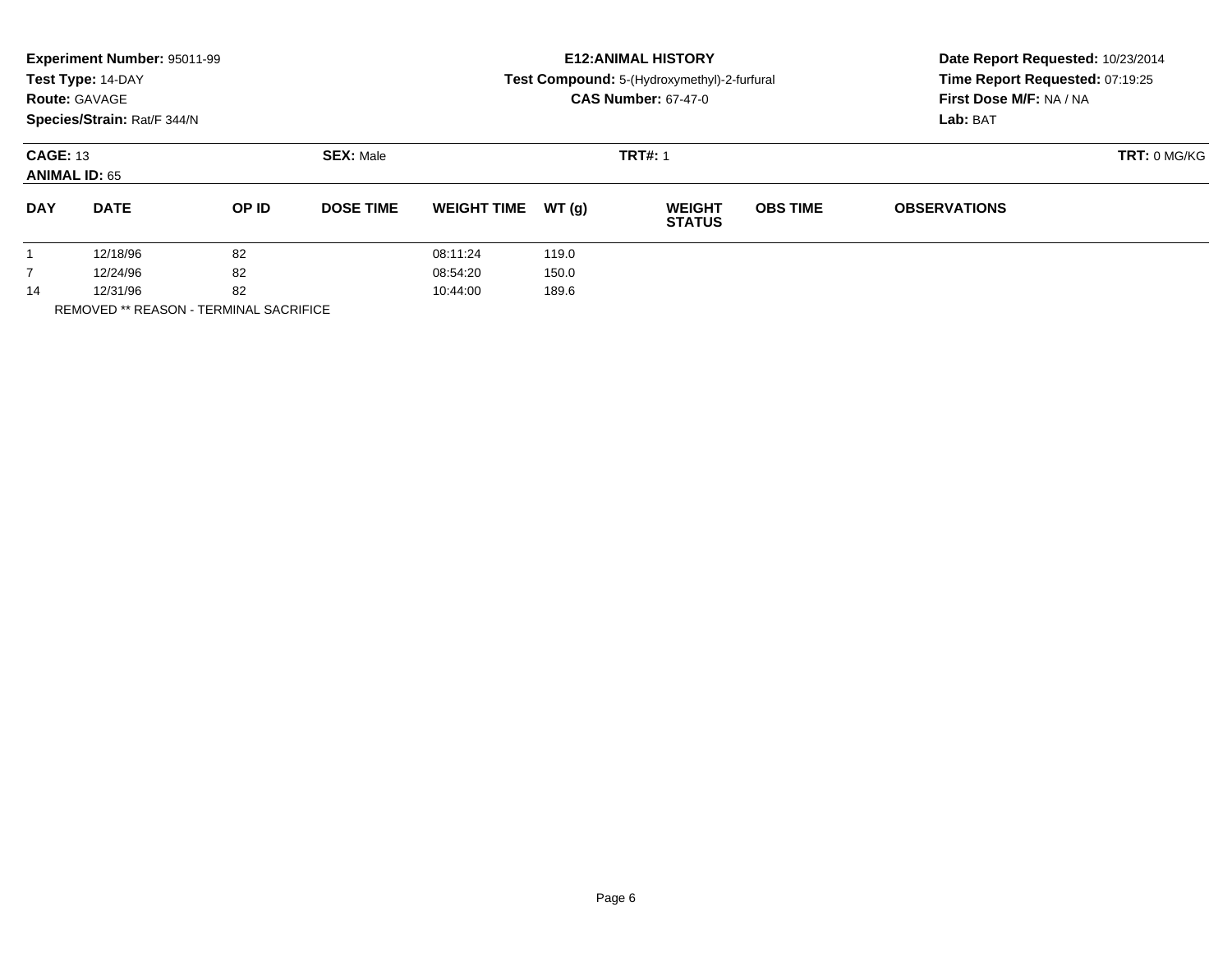|            | Experiment Number: 95011-99<br>Test Type: 14-DAY<br><b>Route: GAVAGE</b><br>Species/Strain: Rat/F 344/N |       |                  |                    |        | <b>E12: ANIMAL HISTORY</b><br>Test Compound: 5-(Hydroxymethyl)-2-furfural<br><b>CAS Number: 67-47-0</b> | Date Report Requested: 10/23/2014<br>Time Report Requested: 07:19:25<br>First Dose M/F: NA / NA<br>Lab: BAT |                     |  |
|------------|---------------------------------------------------------------------------------------------------------|-------|------------------|--------------------|--------|---------------------------------------------------------------------------------------------------------|-------------------------------------------------------------------------------------------------------------|---------------------|--|
|            | <b>CAGE: 14</b><br><b>ANIMAL ID: 66</b>                                                                 |       | <b>SEX: Male</b> |                    |        | TRT#: 3                                                                                                 | <b>TRT: 1500</b><br>MG/KG                                                                                   |                     |  |
| <b>DAY</b> | <b>DATE</b>                                                                                             | OP ID | <b>DOSE TIME</b> | <b>WEIGHT TIME</b> | WT (q) | <b>WEIGHT</b><br><b>STATUS</b>                                                                          | <b>OBS TIME</b>                                                                                             | <b>OBSERVATIONS</b> |  |
|            | 12/18/96                                                                                                | 82    |                  | 08:14:34           | 116.4  |                                                                                                         |                                                                                                             |                     |  |
|            | 12/24/96                                                                                                | 82    |                  | 08:59:06           | 144.2  |                                                                                                         |                                                                                                             |                     |  |
| 14         | 12/31/96                                                                                                | 82    |                  | 10:39:26           | 177.5  |                                                                                                         |                                                                                                             |                     |  |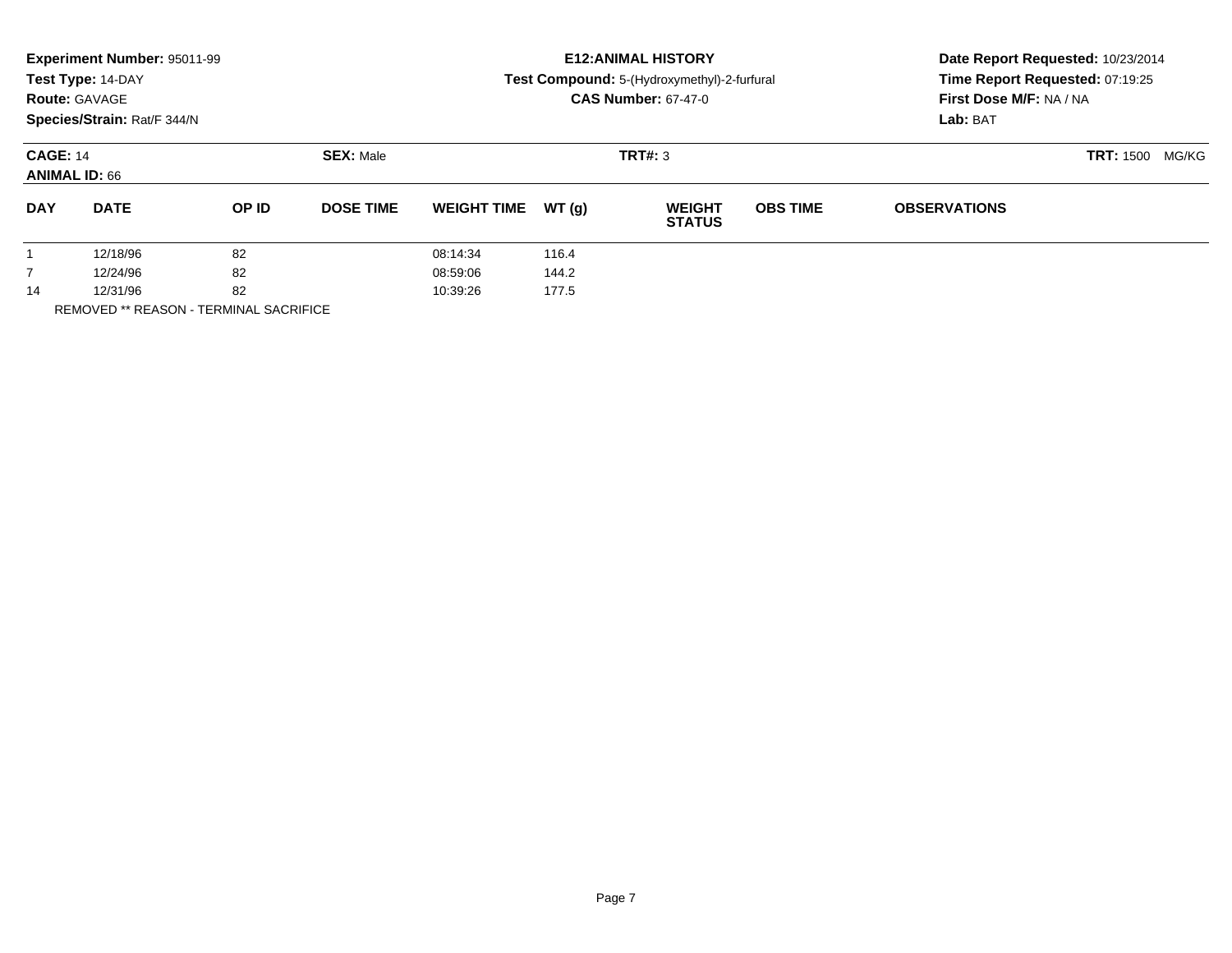|            | Experiment Number: 95011-99<br>Test Type: 14-DAY<br><b>Route: GAVAGE</b><br>Species/Strain: Rat/F 344/N |       |                  |                    |        | <b>E12: ANIMAL HISTORY</b><br>Test Compound: 5-(Hydroxymethyl)-2-furfural<br><b>CAS Number: 67-47-0</b> | Date Report Requested: 10/23/2014<br>Time Report Requested: 07:19:25<br>First Dose M/F: NA / NA<br>Lab: BAT |                     |  |
|------------|---------------------------------------------------------------------------------------------------------|-------|------------------|--------------------|--------|---------------------------------------------------------------------------------------------------------|-------------------------------------------------------------------------------------------------------------|---------------------|--|
|            | <b>CAGE: 14</b><br><b>ANIMAL ID: 67</b>                                                                 |       | <b>SEX: Male</b> |                    |        | TRT#: 3                                                                                                 | <b>TRT: 1500</b><br>MG/KG                                                                                   |                     |  |
| <b>DAY</b> | <b>DATE</b>                                                                                             | OP ID | <b>DOSE TIME</b> | <b>WEIGHT TIME</b> | WT (q) | <b>WEIGHT</b><br><b>STATUS</b>                                                                          | <b>OBS TIME</b>                                                                                             | <b>OBSERVATIONS</b> |  |
|            | 12/18/96                                                                                                | 82    |                  | 08:14:34           | 107.6  |                                                                                                         |                                                                                                             |                     |  |
| 7          | 12/24/96                                                                                                | 82    |                  | 08:59:06           | 128.2  |                                                                                                         |                                                                                                             |                     |  |
| 14         | 12/31/96                                                                                                | 82    |                  | 10:39:26           | 161.0  |                                                                                                         |                                                                                                             |                     |  |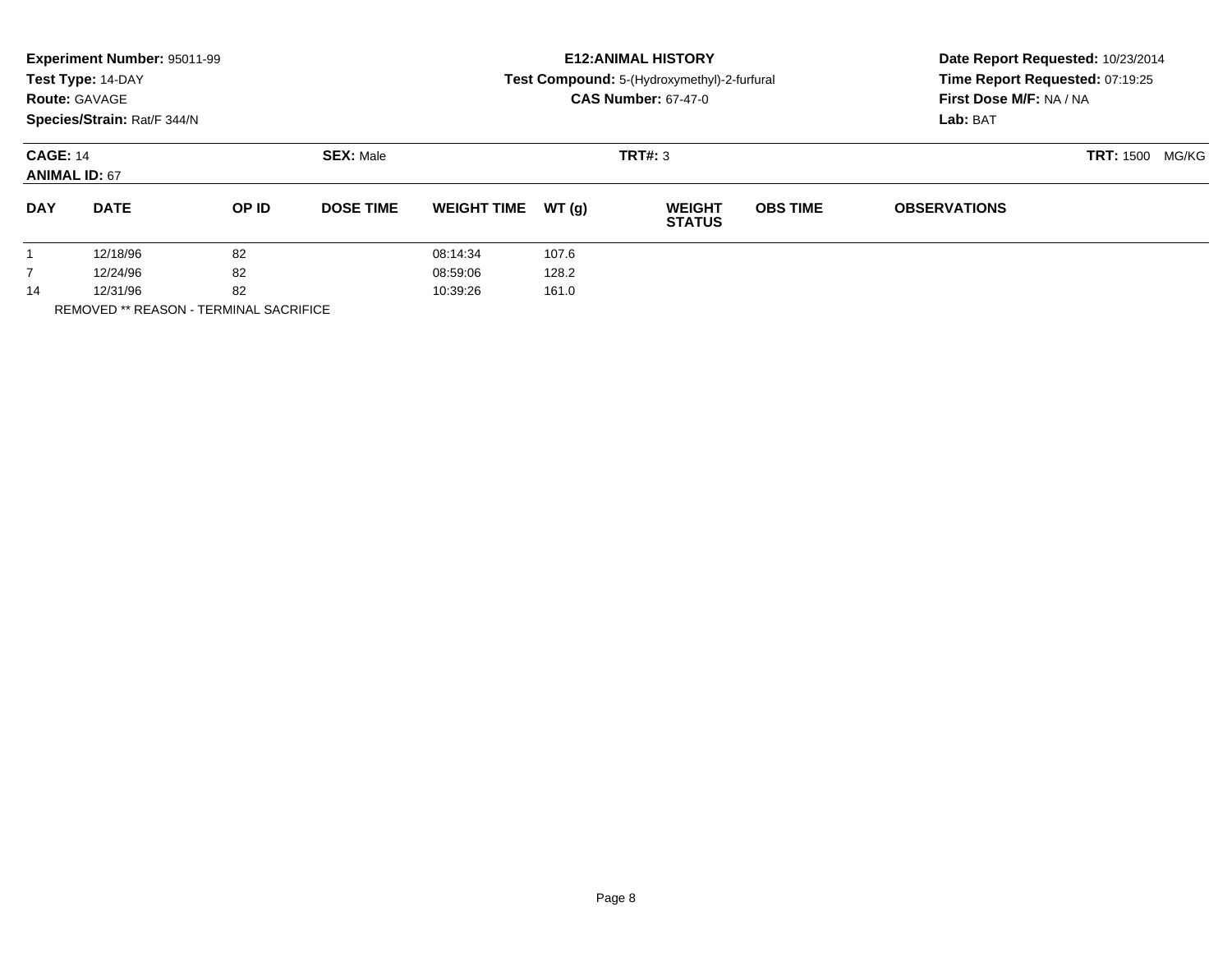|            | Experiment Number: 95011-99<br>Test Type: 14-DAY<br><b>Route: GAVAGE</b><br>Species/Strain: Rat/F 344/N |       |                  |                    |        | <b>E12: ANIMAL HISTORY</b><br>Test Compound: 5-(Hydroxymethyl)-2-furfural<br><b>CAS Number: 67-47-0</b> | Date Report Requested: 10/23/2014<br>Time Report Requested: 07:19:25<br>First Dose M/F: NA / NA<br>Lab: BAT |                     |  |
|------------|---------------------------------------------------------------------------------------------------------|-------|------------------|--------------------|--------|---------------------------------------------------------------------------------------------------------|-------------------------------------------------------------------------------------------------------------|---------------------|--|
|            | <b>CAGE: 14</b><br><b>ANIMAL ID: 68</b>                                                                 |       | <b>SEX: Male</b> |                    |        | TRT#: 3                                                                                                 | <b>TRT: 1500</b><br>MG/KG                                                                                   |                     |  |
| <b>DAY</b> | <b>DATE</b>                                                                                             | OP ID | <b>DOSE TIME</b> | <b>WEIGHT TIME</b> | WT (q) | <b>WEIGHT</b><br><b>STATUS</b>                                                                          | <b>OBS TIME</b>                                                                                             | <b>OBSERVATIONS</b> |  |
|            | 12/18/96                                                                                                | 82    |                  | 08:14:34           | 100.3  |                                                                                                         |                                                                                                             |                     |  |
|            | 12/24/96                                                                                                | 82    |                  | 08:59:06           | 118.5  |                                                                                                         |                                                                                                             |                     |  |
| 14         | 12/31/96                                                                                                | 82    |                  | 10:39:26           | 148.0  |                                                                                                         |                                                                                                             |                     |  |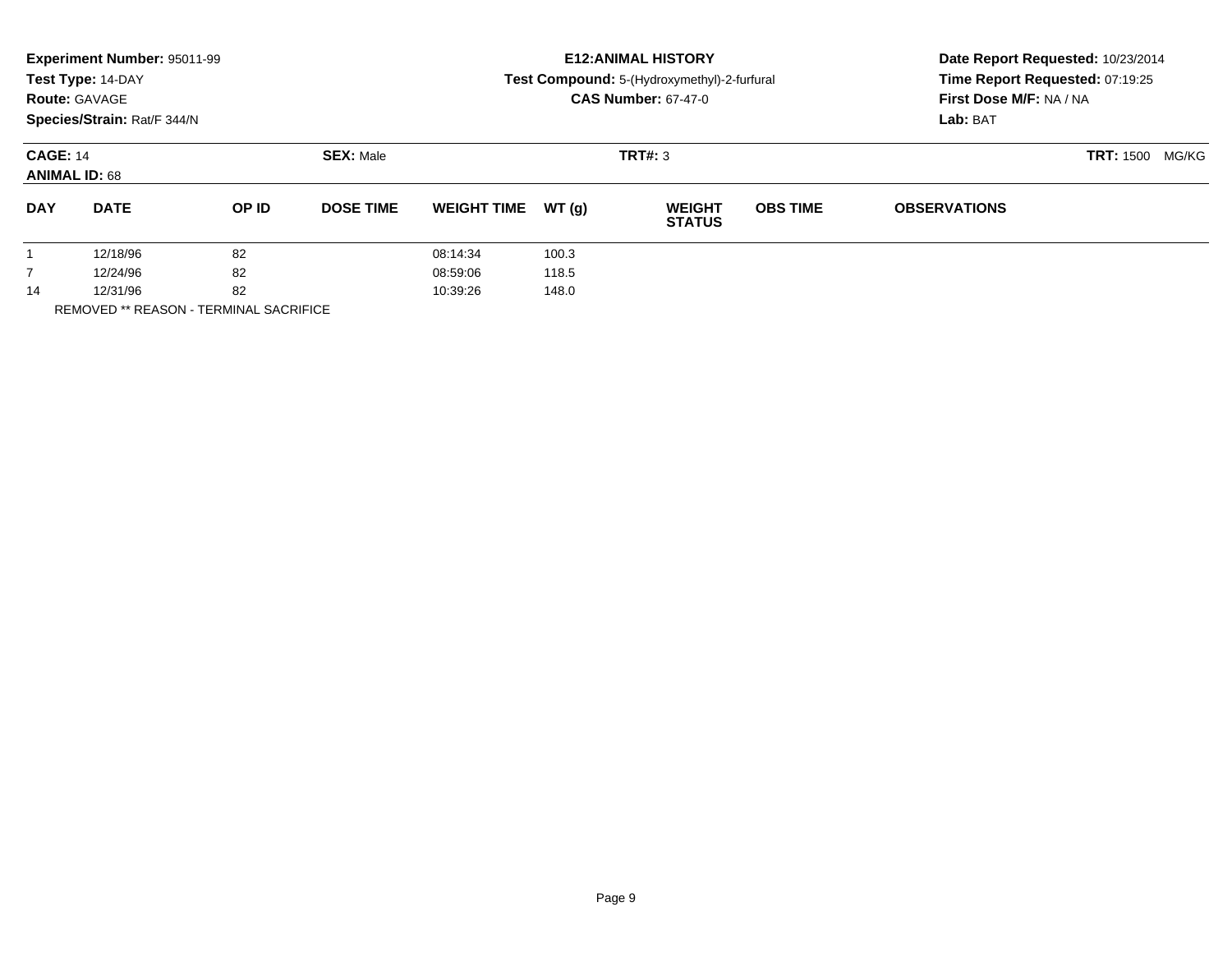|                 | Experiment Number: 95011-99<br>Test Type: 14-DAY<br><b>Route: GAVAGE</b><br>Species/Strain: Rat/F 344/N |                   |                  |                    |       | <b>E12: ANIMAL HISTORY</b><br>Test Compound: 5-(Hydroxymethyl)-2-furfural<br><b>CAS Number: 67-47-0</b> | Date Report Requested: 10/23/2014<br>Time Report Requested: 07:19:25<br>First Dose M/F: NA / NA |                                       |  |
|-----------------|---------------------------------------------------------------------------------------------------------|-------------------|------------------|--------------------|-------|---------------------------------------------------------------------------------------------------------|-------------------------------------------------------------------------------------------------|---------------------------------------|--|
| <b>CAGE: 14</b> | <b>ANIMAL ID: 69</b>                                                                                    |                   | <b>SEX: Male</b> |                    |       | TRT#: 3                                                                                                 |                                                                                                 | Lab: BAT<br><b>TRT: 1500</b><br>MG/KG |  |
| <b>DAY</b>      | <b>DATE</b>                                                                                             | OP ID             | <b>DOSE TIME</b> | <b>WEIGHT TIME</b> | WT(g) | <b>WEIGHT</b><br><b>STATUS</b>                                                                          | <b>OBS TIME</b>                                                                                 | <b>OBSERVATIONS</b>                   |  |
|                 | 12/18/96                                                                                                | 82                |                  | 08:14:34           | 104.5 |                                                                                                         |                                                                                                 |                                       |  |
| $\overline{7}$  | 12/24/96                                                                                                | 82                |                  | 08:59:06           | 134.6 |                                                                                                         |                                                                                                 |                                       |  |
| 14              | 12/31/96                                                                                                | 82                |                  | 10:39:26           | 170.2 |                                                                                                         |                                                                                                 |                                       |  |
|                 |                                                                                                         | _ _ . _ _ . _ _ _ |                  |                    |       |                                                                                                         |                                                                                                 |                                       |  |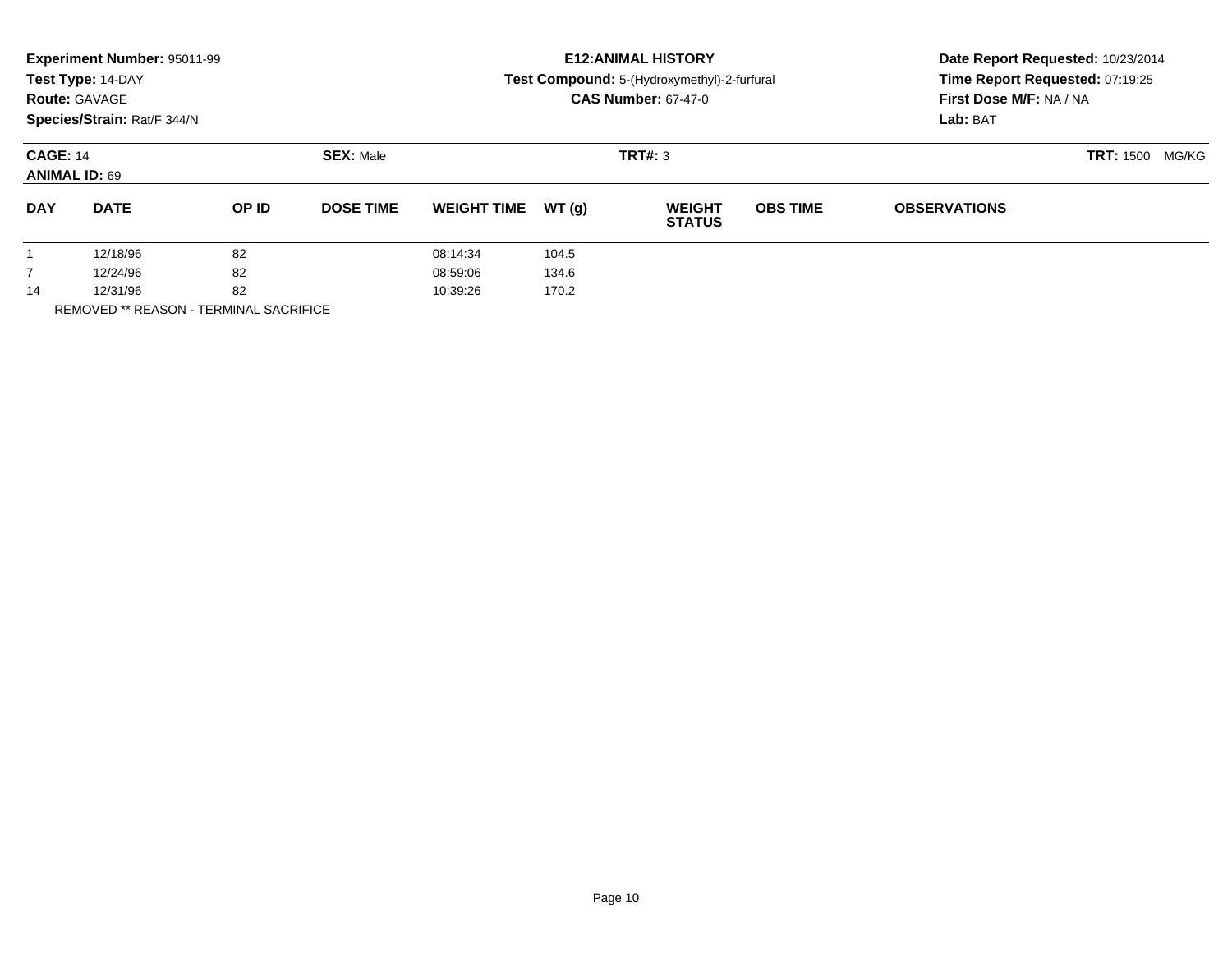| Test Type: 14-DAY<br>Test Compound: 5-(Hydroxymethyl)-2-furfural<br>First Dose M/F: NA / NA<br><b>CAS Number: 67-47-0</b><br><b>Route: GAVAGE</b><br>Species/Strain: Rat/F 344/N | Date Report Requested: 10/23/2014<br>Time Report Requested: 07:19:25<br>Lab: BAT |  |  |
|----------------------------------------------------------------------------------------------------------------------------------------------------------------------------------|----------------------------------------------------------------------------------|--|--|
| TRT#: 3<br><b>SEX: Male</b><br><b>CAGE: 14</b><br><b>TRT: 1500</b><br><b>ANIMAL ID: 70</b>                                                                                       | MG/KG                                                                            |  |  |
| <b>DAY</b><br><b>DATE</b><br>OP ID<br><b>DOSE TIME</b><br>WT(q)<br><b>OBS TIME</b><br><b>WEIGHT TIME</b><br><b>WEIGHT</b><br><b>OBSERVATIONS</b><br><b>STATUS</b>                |                                                                                  |  |  |
| 82<br>12/18/96<br>118.7<br>08:14:34                                                                                                                                              |                                                                                  |  |  |
| 82<br>$\overline{7}$<br>140.8<br>12/24/96<br>08:59:06                                                                                                                            |                                                                                  |  |  |
| 82<br>12/31/96<br>173.3<br>10:39:26<br>14                                                                                                                                        |                                                                                  |  |  |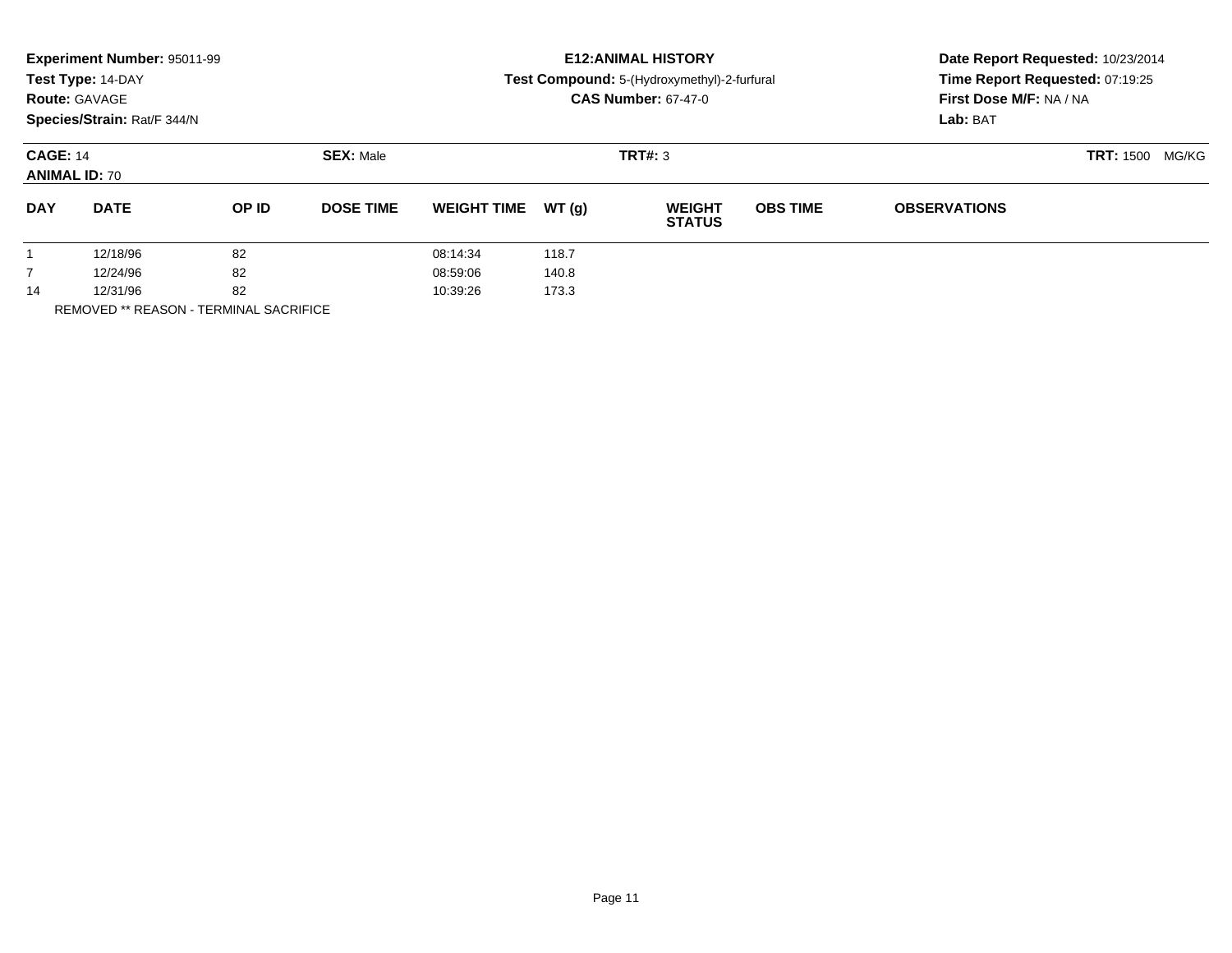|                                         | Experiment Number: 95011-99<br>Test Type: 14-DAY<br><b>Route: GAVAGE</b><br>Species/Strain: Rat/F 344/N |                    |                  |                    |                | <b>E12: ANIMAL HISTORY</b><br>Test Compound: 5-(Hydroxymethyl)-2-furfural<br><b>CAS Number: 67-47-0</b> | Date Report Requested: 10/23/2014<br>Time Report Requested: 07:19:25<br>First Dose M/F: NA / NA<br>Lab: BAT |                     |  |
|-----------------------------------------|---------------------------------------------------------------------------------------------------------|--------------------|------------------|--------------------|----------------|---------------------------------------------------------------------------------------------------------|-------------------------------------------------------------------------------------------------------------|---------------------|--|
| <b>CAGE: 15</b><br><b>ANIMAL ID: 71</b> |                                                                                                         | <b>SEX: Female</b> |                  |                    | <b>TRT#: 2</b> | <b>TRT: 0 MG/KG</b>                                                                                     |                                                                                                             |                     |  |
| <b>DAY</b>                              | <b>DATE</b>                                                                                             | OP ID              | <b>DOSE TIME</b> | <b>WEIGHT TIME</b> | WT (q)         | <b>WEIGHT</b><br><b>STATUS</b>                                                                          | <b>OBS TIME</b>                                                                                             | <b>OBSERVATIONS</b> |  |
|                                         | 12/18/96                                                                                                | 82                 |                  | 08:13:06           | 97.0           |                                                                                                         |                                                                                                             |                     |  |
| $\overline{7}$                          | 12/24/96                                                                                                | 82                 |                  | 08:57:00           | 110.6          |                                                                                                         |                                                                                                             |                     |  |
| 14                                      | 12/31/96                                                                                                | 82                 |                  | 10:42:18           | 127.8          |                                                                                                         |                                                                                                             |                     |  |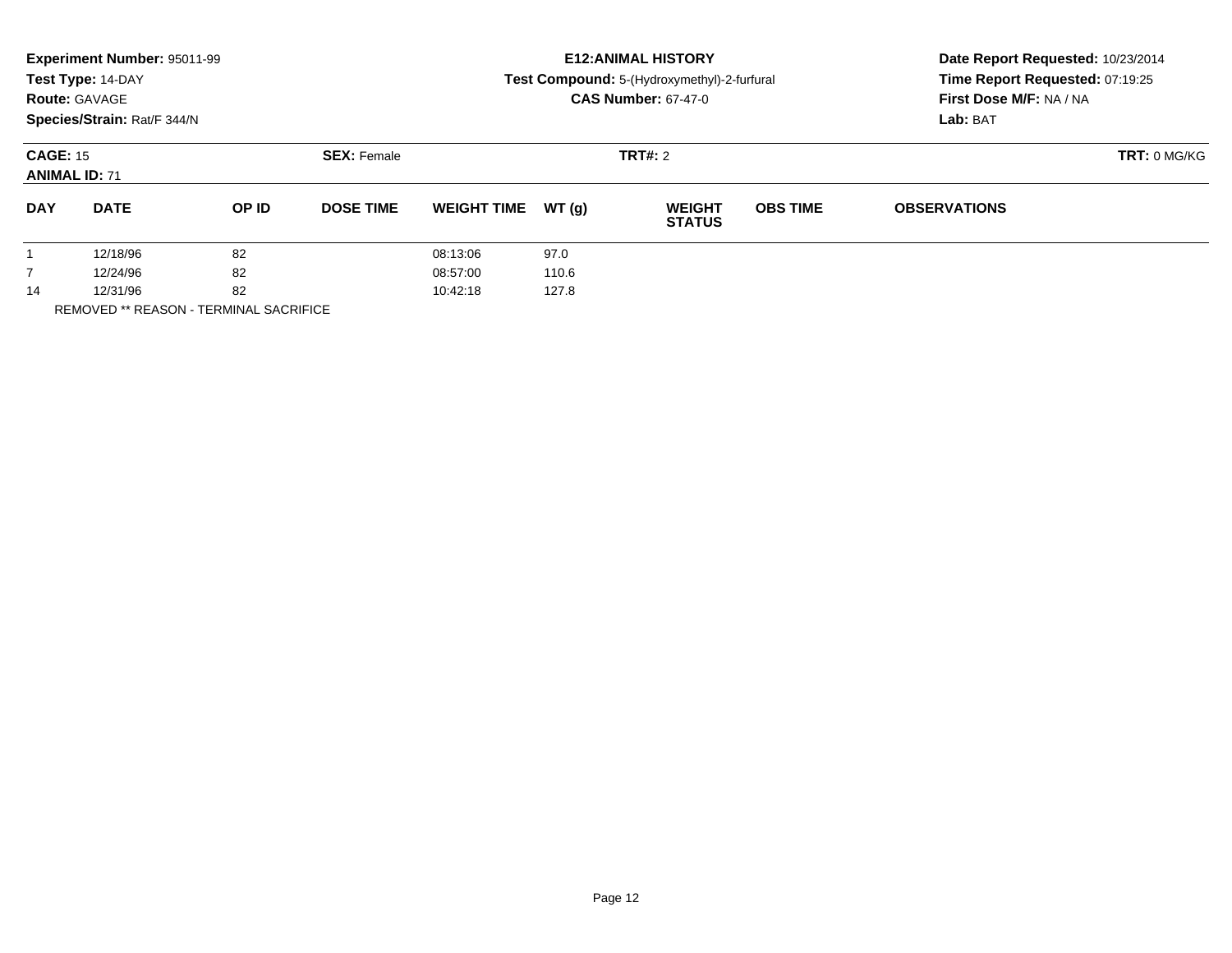| <b>Route: GAVAGE</b>                    | Experiment Number: 95011-99<br>Test Type: 14-DAY<br>Species/Strain: Rat/F 344/N |       |                    |                    |        | <b>E12: ANIMAL HISTORY</b><br>Test Compound: 5-(Hydroxymethyl)-2-furfural<br><b>CAS Number: 67-47-0</b> | Date Report Requested: 10/23/2014<br>Time Report Requested: 07:19:25<br>First Dose M/F: NA / NA<br>Lab: BAT |                     |  |
|-----------------------------------------|---------------------------------------------------------------------------------|-------|--------------------|--------------------|--------|---------------------------------------------------------------------------------------------------------|-------------------------------------------------------------------------------------------------------------|---------------------|--|
| <b>CAGE: 15</b><br><b>ANIMAL ID: 72</b> |                                                                                 |       | <b>SEX: Female</b> |                    |        | <b>TRT#: 2</b>                                                                                          | <b>TRT: 0 MG/KG</b>                                                                                         |                     |  |
| <b>DAY</b>                              | <b>DATE</b>                                                                     | OP ID | <b>DOSE TIME</b>   | <b>WEIGHT TIME</b> | WT (q) | <b>WEIGHT</b><br><b>STATUS</b>                                                                          | <b>OBS TIME</b>                                                                                             | <b>OBSERVATIONS</b> |  |
|                                         | 12/18/96                                                                        | 82    |                    | 08:13:06           | 100.4  |                                                                                                         |                                                                                                             |                     |  |
|                                         | 12/24/96                                                                        | 82    |                    | 08:57:00           | 112.5  |                                                                                                         |                                                                                                             |                     |  |
| 14                                      | 12/31/96                                                                        | 82    |                    | 10:42:18           | 130.6  |                                                                                                         |                                                                                                             |                     |  |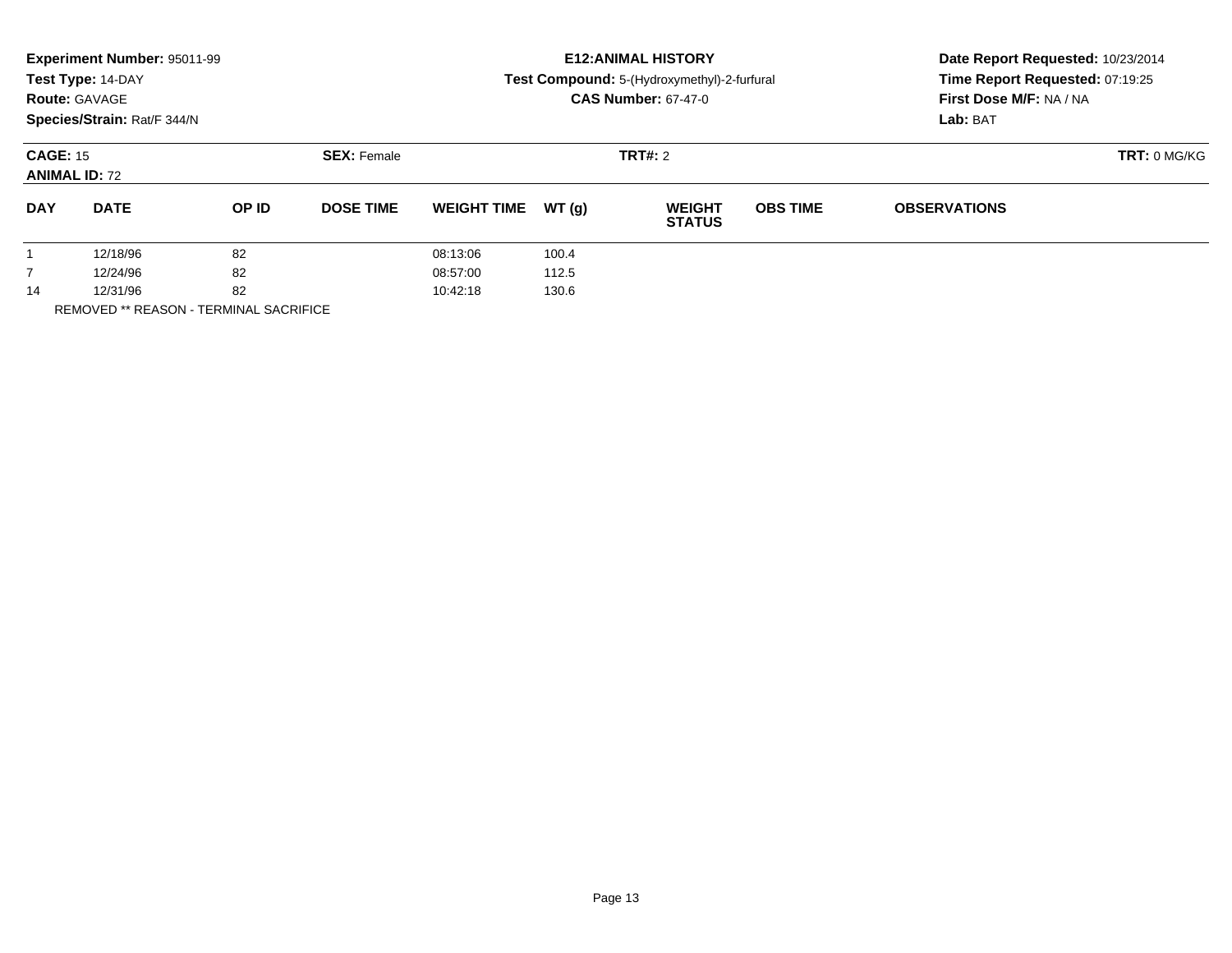|                                         | Experiment Number: 95011-99<br>Test Type: 14-DAY<br><b>Route: GAVAGE</b><br>Species/Strain: Rat/F 344/N |       |                    |                    |        | <b>E12: ANIMAL HISTORY</b><br>Test Compound: 5-(Hydroxymethyl)-2-furfural<br><b>CAS Number: 67-47-0</b> | Date Report Requested: 10/23/2014<br>Time Report Requested: 07:19:25<br>First Dose M/F: NA / NA<br>Lab: BAT |                     |  |
|-----------------------------------------|---------------------------------------------------------------------------------------------------------|-------|--------------------|--------------------|--------|---------------------------------------------------------------------------------------------------------|-------------------------------------------------------------------------------------------------------------|---------------------|--|
| <b>CAGE: 15</b><br><b>ANIMAL ID: 73</b> |                                                                                                         |       | <b>SEX: Female</b> |                    |        | <b>TRT#: 2</b>                                                                                          | <b>TRT: 0 MG/KG</b>                                                                                         |                     |  |
| <b>DAY</b>                              | <b>DATE</b>                                                                                             | OP ID | <b>DOSE TIME</b>   | <b>WEIGHT TIME</b> | WT (q) | <b>WEIGHT</b><br><b>STATUS</b>                                                                          | <b>OBS TIME</b>                                                                                             | <b>OBSERVATIONS</b> |  |
|                                         | 12/18/96                                                                                                | 82    |                    | 08:13:06           | 97.8   |                                                                                                         |                                                                                                             |                     |  |
|                                         | 12/24/96                                                                                                | 82    |                    | 08:57:00           | 113.4  |                                                                                                         |                                                                                                             |                     |  |
| 14                                      | 12/31/96                                                                                                | 82    |                    | 10:42:18           | 129.2  |                                                                                                         |                                                                                                             |                     |  |
|                                         |                                                                                                         |       |                    |                    |        |                                                                                                         |                                                                                                             |                     |  |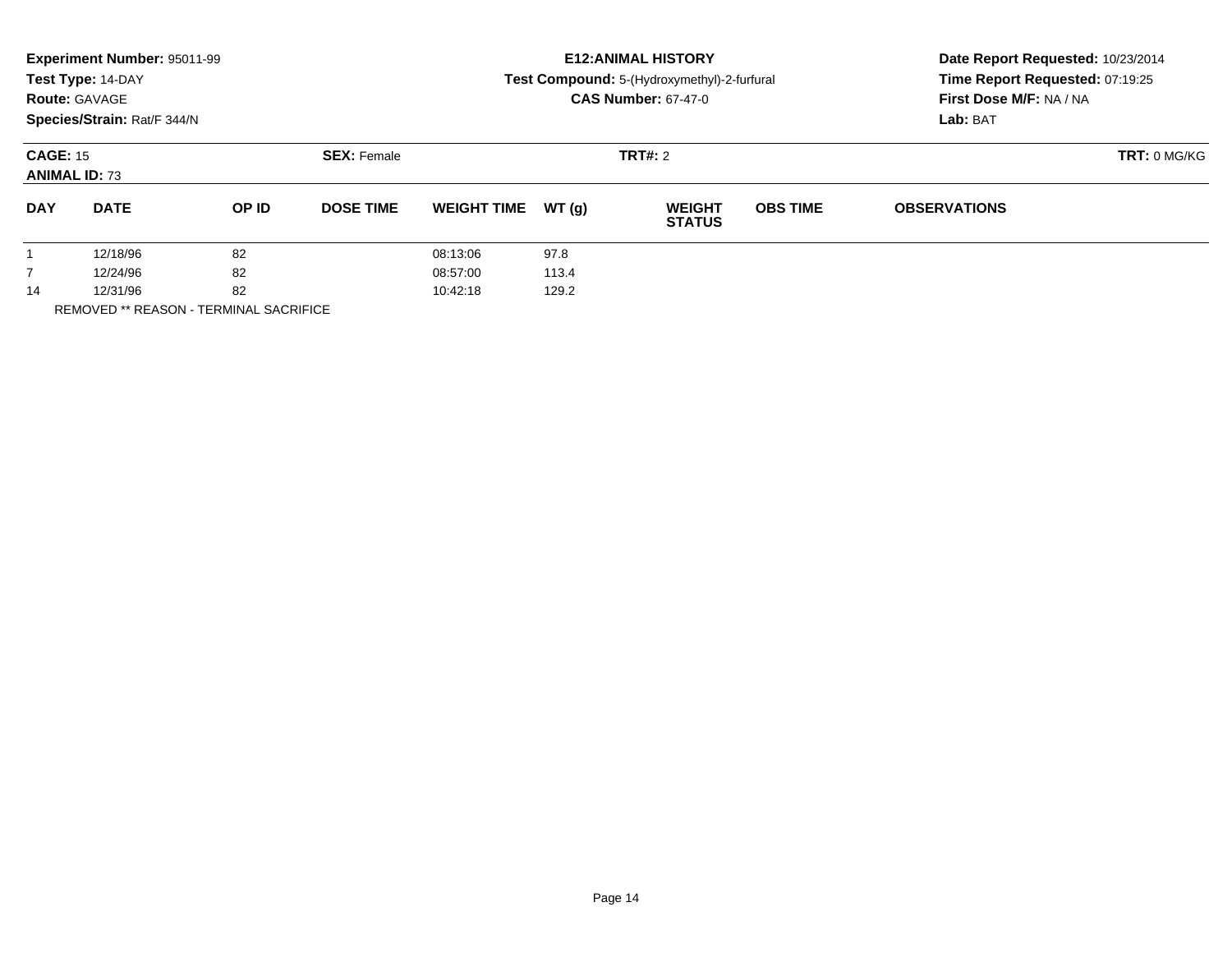|                                         | Experiment Number: 95011-99<br>Test Type: 14-DAY<br><b>Route: GAVAGE</b><br>Species/Strain: Rat/F 344/N |       |                    |                    |        | <b>E12: ANIMAL HISTORY</b><br>Test Compound: 5-(Hydroxymethyl)-2-furfural<br><b>CAS Number: 67-47-0</b> | Date Report Requested: 10/23/2014<br>Time Report Requested: 07:19:25<br>First Dose M/F: NA / NA<br>Lab: BAT |                     |  |
|-----------------------------------------|---------------------------------------------------------------------------------------------------------|-------|--------------------|--------------------|--------|---------------------------------------------------------------------------------------------------------|-------------------------------------------------------------------------------------------------------------|---------------------|--|
| <b>CAGE: 15</b><br><b>ANIMAL ID: 74</b> |                                                                                                         |       | <b>SEX: Female</b> |                    |        | <b>TRT#: 2</b>                                                                                          | <b>TRT: 0 MG/KG</b>                                                                                         |                     |  |
| <b>DAY</b>                              | <b>DATE</b>                                                                                             | OP ID | <b>DOSE TIME</b>   | <b>WEIGHT TIME</b> | WT (q) | <b>WEIGHT</b><br><b>STATUS</b>                                                                          | <b>OBS TIME</b>                                                                                             | <b>OBSERVATIONS</b> |  |
|                                         | 12/18/96                                                                                                | 82    |                    | 08:13:06           | 100.8  |                                                                                                         |                                                                                                             |                     |  |
| $\overline{7}$                          | 12/24/96                                                                                                | 82    |                    | 08:57:00           | 112.5  |                                                                                                         |                                                                                                             |                     |  |
| 14                                      | 12/31/96                                                                                                | 82    |                    | 10:42:18           | 129.0  |                                                                                                         |                                                                                                             |                     |  |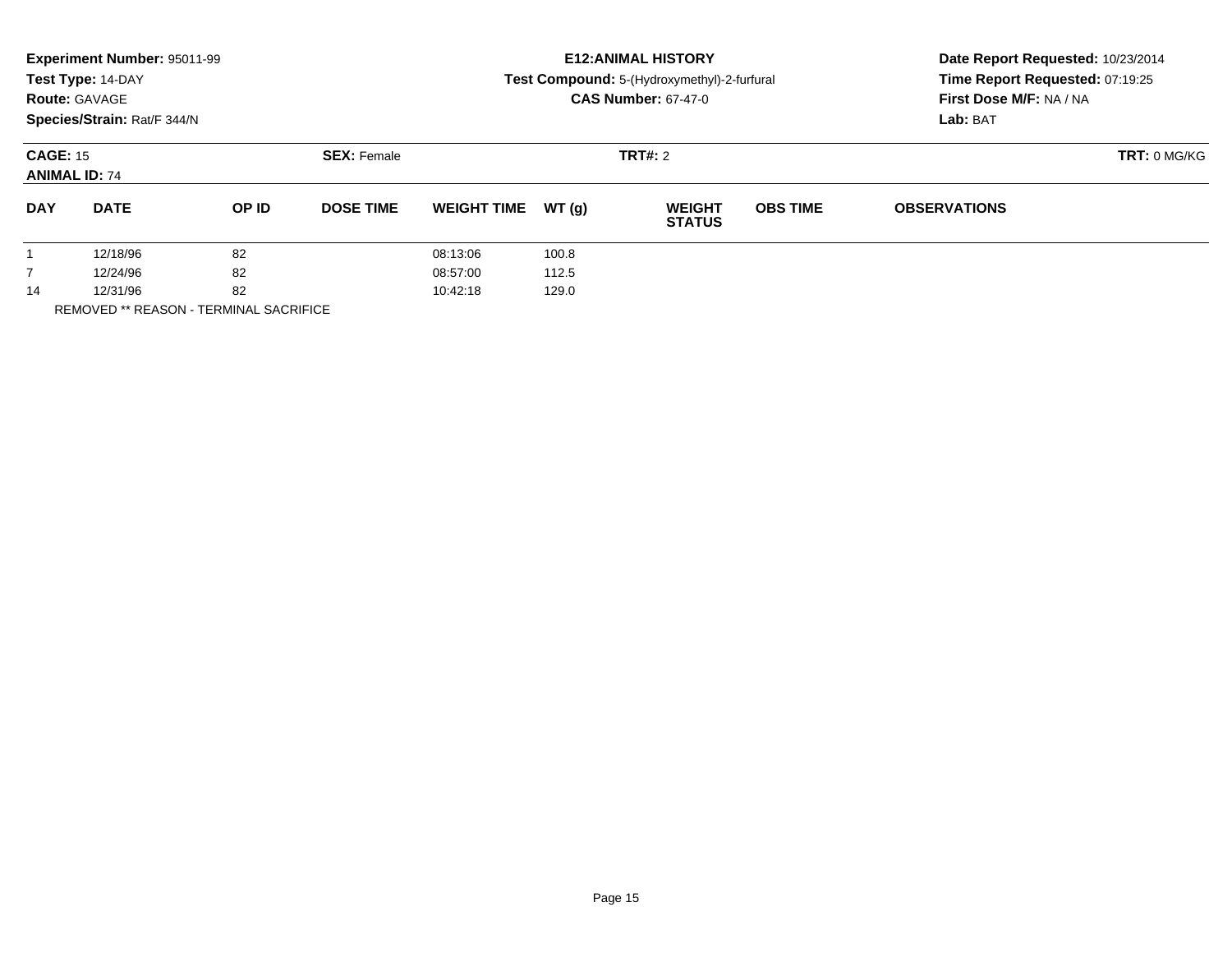|                                         | Experiment Number: 95011-99<br>Test Type: 14-DAY<br><b>Route: GAVAGE</b><br>Species/Strain: Rat/F 344/N |       |                    |                    |        | <b>E12: ANIMAL HISTORY</b><br>Test Compound: 5-(Hydroxymethyl)-2-furfural<br><b>CAS Number: 67-47-0</b> | Date Report Requested: 10/23/2014<br>Time Report Requested: 07:19:25<br>First Dose M/F: NA / NA<br>Lab: BAT |                     |  |
|-----------------------------------------|---------------------------------------------------------------------------------------------------------|-------|--------------------|--------------------|--------|---------------------------------------------------------------------------------------------------------|-------------------------------------------------------------------------------------------------------------|---------------------|--|
| <b>CAGE: 15</b><br><b>ANIMAL ID: 75</b> |                                                                                                         |       | <b>SEX: Female</b> |                    |        | <b>TRT#: 2</b>                                                                                          | <b>TRT: 0 MG/KG</b>                                                                                         |                     |  |
| <b>DAY</b>                              | <b>DATE</b>                                                                                             | OP ID | <b>DOSE TIME</b>   | <b>WEIGHT TIME</b> | WT (q) | <b>WEIGHT</b><br><b>STATUS</b>                                                                          | <b>OBS TIME</b>                                                                                             | <b>OBSERVATIONS</b> |  |
|                                         | 12/18/96                                                                                                | 82    |                    | 08:13:06           | 106.4  |                                                                                                         |                                                                                                             |                     |  |
| $\overline{7}$                          | 12/24/96                                                                                                | 82    |                    | 08:57:00           | 118.9  |                                                                                                         |                                                                                                             |                     |  |
| 14                                      | 12/31/96                                                                                                | 82    |                    | 10:42:18           | 132.1  |                                                                                                         |                                                                                                             |                     |  |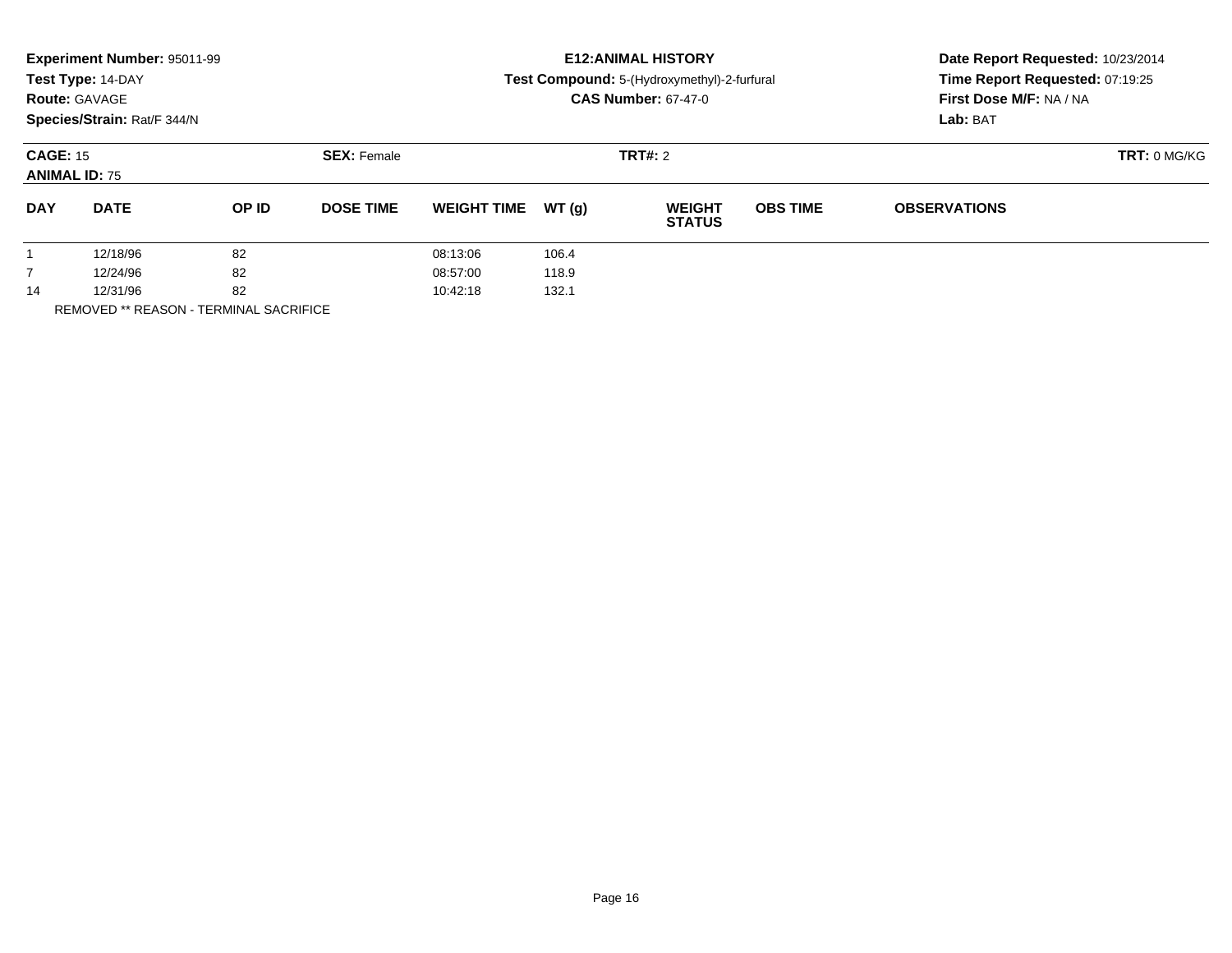| <b>Route: GAVAGE</b>                    | <b>Experiment Number: 95011-99</b><br>Test Type: 14-DAY<br>Species/Strain: Rat/F 344/N |       |                    |                    |        | <b>E12: ANIMAL HISTORY</b><br>Test Compound: 5-(Hydroxymethyl)-2-furfural<br><b>CAS Number: 67-47-0</b> | Date Report Requested: 10/23/2014<br>Time Report Requested: 07:19:25<br>First Dose M/F: NA / NA<br>Lab: BAT |                     |  |
|-----------------------------------------|----------------------------------------------------------------------------------------|-------|--------------------|--------------------|--------|---------------------------------------------------------------------------------------------------------|-------------------------------------------------------------------------------------------------------------|---------------------|--|
| <b>CAGE: 16</b><br><b>ANIMAL ID: 76</b> |                                                                                        |       | <b>SEX: Female</b> |                    |        | <b>TRT#: 4</b>                                                                                          | <b>TRT:</b> 1500<br>MG/KG                                                                                   |                     |  |
| <b>DAY</b>                              | <b>DATE</b>                                                                            | OP ID | <b>DOSE TIME</b>   | <b>WEIGHT TIME</b> | WT (q) | <b>WEIGHT</b><br><b>STATUS</b>                                                                          | <b>OBS TIME</b>                                                                                             | <b>OBSERVATIONS</b> |  |
|                                         | 12/18/96                                                                               | 82    |                    | 08:16:04           | 101.8  |                                                                                                         |                                                                                                             |                     |  |
|                                         | 12/24/96                                                                               | 82    |                    | 09:01:06           | 119.3  |                                                                                                         |                                                                                                             |                     |  |
| 14                                      | 12/31/96                                                                               | 82    |                    | 10:36:30           | 129.5  |                                                                                                         |                                                                                                             |                     |  |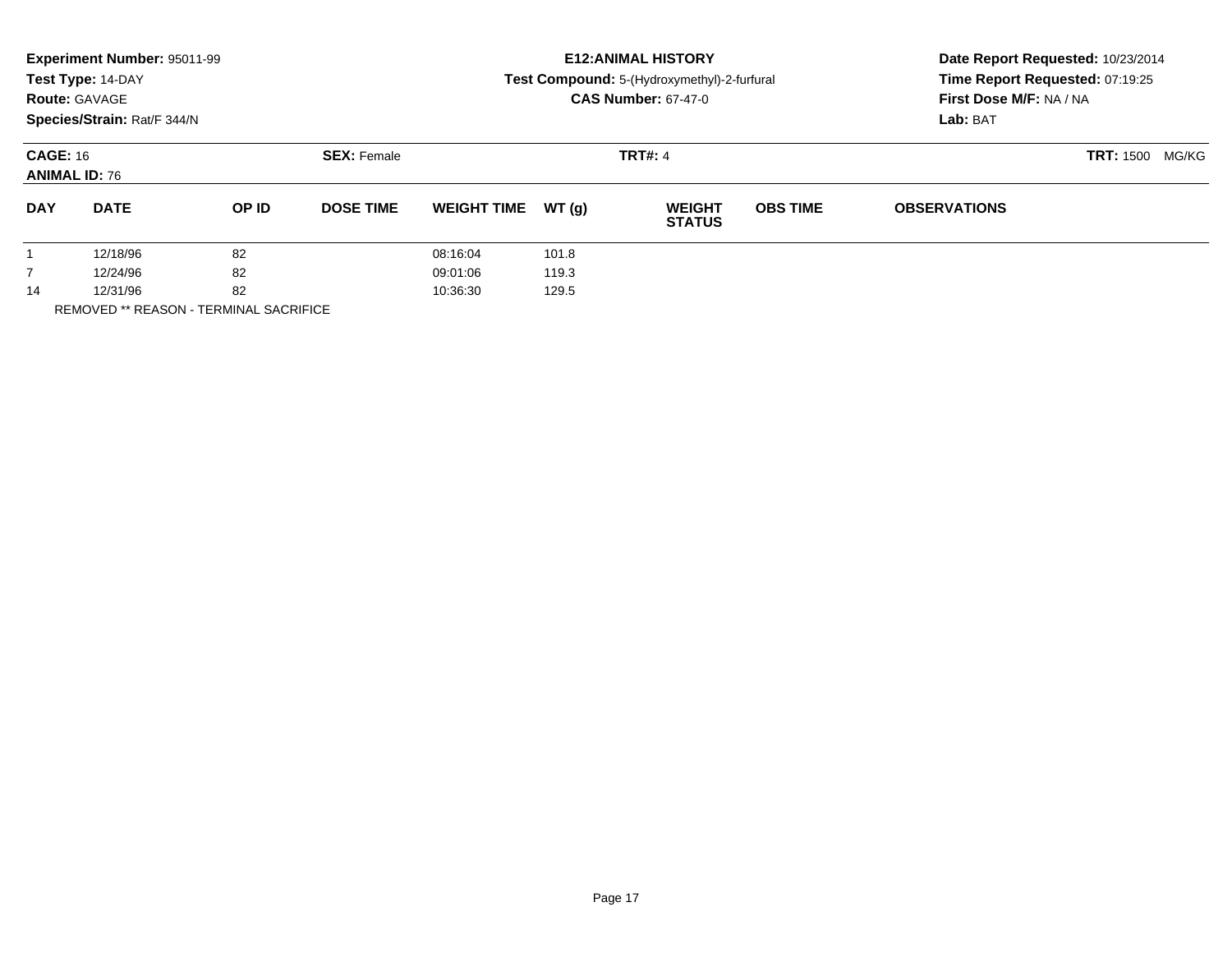|                                         | <b>Experiment Number: 95011-99</b><br>Test Type: 14-DAY<br><b>Route: GAVAGE</b><br>Species/Strain: Rat/F 344/N |       |                    | <b>E12:ANIMAL HISTORY</b><br>Test Compound: 5-(Hydroxymethyl)-2-furfural<br><b>CAS Number: 67-47-0</b> |       |                                |                           | Date Report Requested: 10/23/2014<br>Time Report Requested: 07:19:25<br>First Dose M/F: NA / NA<br>Lab: BAT |  |
|-----------------------------------------|----------------------------------------------------------------------------------------------------------------|-------|--------------------|--------------------------------------------------------------------------------------------------------|-------|--------------------------------|---------------------------|-------------------------------------------------------------------------------------------------------------|--|
| <b>CAGE: 16</b><br><b>ANIMAL ID: 77</b> |                                                                                                                |       | <b>SEX: Female</b> |                                                                                                        |       | <b>TRT#: 4</b>                 | <b>TRT: 1500</b><br>MG/KG |                                                                                                             |  |
| <b>DAY</b>                              | <b>DATE</b>                                                                                                    | OP ID | <b>DOSE TIME</b>   | <b>WEIGHT TIME</b>                                                                                     | WT(g) | <b>WEIGHT</b><br><b>STATUS</b> | <b>OBS TIME</b>           | <b>OBSERVATIONS</b>                                                                                         |  |
|                                         | 12/18/96                                                                                                       | 82    |                    | 08:16:04                                                                                               | 106.3 |                                |                           |                                                                                                             |  |
|                                         | 12/24/96                                                                                                       | 82    |                    | 09:01:06                                                                                               | 120.3 |                                |                           |                                                                                                             |  |
| 14                                      | 12/31/96                                                                                                       | 82    |                    | 10:36:30                                                                                               | 137.2 |                                |                           |                                                                                                             |  |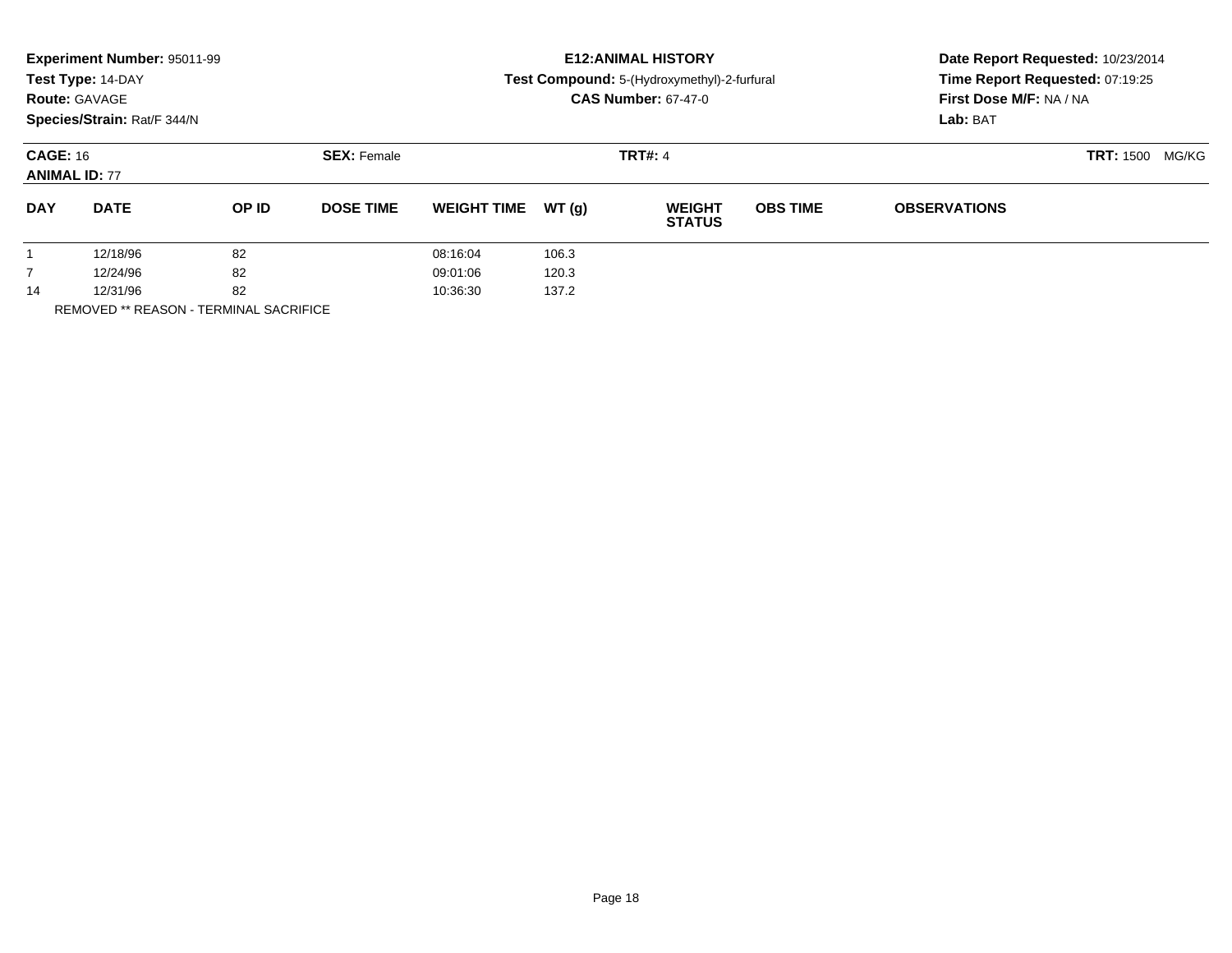|                                         | <b>Experiment Number: 95011-99</b><br>Test Type: 14-DAY<br><b>Route: GAVAGE</b><br>Species/Strain: Rat/F 344/N |       |                    | <b>E12:ANIMAL HISTORY</b><br>Test Compound: 5-(Hydroxymethyl)-2-furfural<br><b>CAS Number: 67-47-0</b> |       |                                |                 | Date Report Requested: 10/23/2014<br>Time Report Requested: 07:19:25<br>First Dose M/F: NA / NA<br>Lab: BAT |  |
|-----------------------------------------|----------------------------------------------------------------------------------------------------------------|-------|--------------------|--------------------------------------------------------------------------------------------------------|-------|--------------------------------|-----------------|-------------------------------------------------------------------------------------------------------------|--|
| <b>CAGE: 16</b><br><b>ANIMAL ID: 78</b> |                                                                                                                |       | <b>SEX: Female</b> |                                                                                                        |       | <b>TRT#: 4</b>                 |                 | <b>TRT: 1500</b><br>MG/KG                                                                                   |  |
| <b>DAY</b>                              | <b>DATE</b>                                                                                                    | OP ID | <b>DOSE TIME</b>   | <b>WEIGHT TIME</b>                                                                                     | WT(g) | <b>WEIGHT</b><br><b>STATUS</b> | <b>OBS TIME</b> | <b>OBSERVATIONS</b>                                                                                         |  |
|                                         | 12/18/96                                                                                                       | 82    |                    | 08:16:04                                                                                               | 106.1 |                                |                 |                                                                                                             |  |
| $\overline{7}$                          | 12/24/96                                                                                                       | 82    |                    | 09:01:06                                                                                               | 121.1 |                                |                 |                                                                                                             |  |
| 14                                      | 12/31/96                                                                                                       | 82    |                    | 10:36:30                                                                                               | 134.2 |                                |                 |                                                                                                             |  |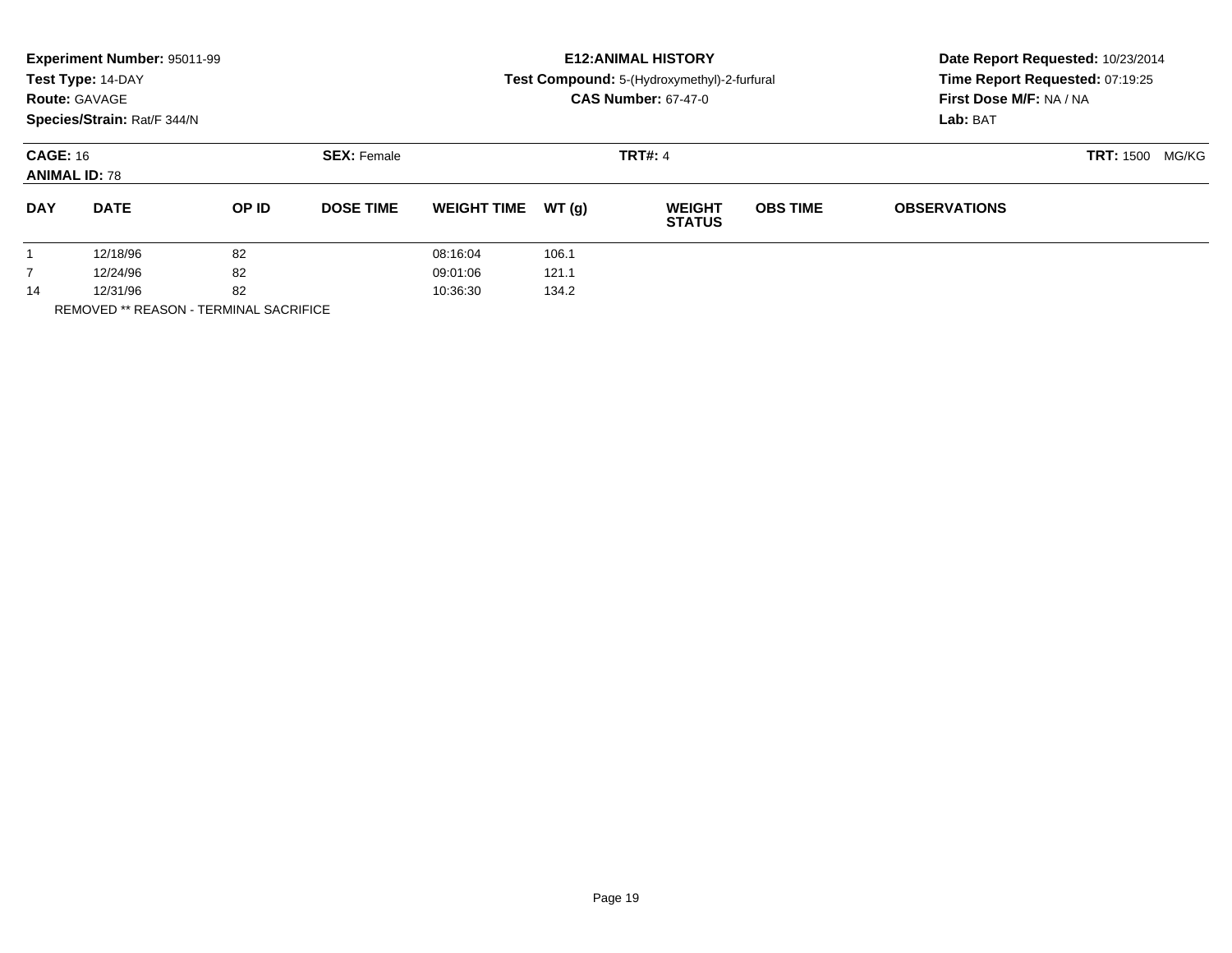|                                         | <b>Experiment Number: 95011-99</b><br>Test Type: 14-DAY<br><b>Route: GAVAGE</b><br>Species/Strain: Rat/F 344/N |       |                    | <b>E12: ANIMAL HISTORY</b><br>Test Compound: 5-(Hydroxymethyl)-2-furfural<br><b>CAS Number: 67-47-0</b> |       |                                |                           | Date Report Requested: 10/23/2014<br>Time Report Requested: 07:19:25<br>First Dose M/F: NA / NA<br>Lab: BAT |  |
|-----------------------------------------|----------------------------------------------------------------------------------------------------------------|-------|--------------------|---------------------------------------------------------------------------------------------------------|-------|--------------------------------|---------------------------|-------------------------------------------------------------------------------------------------------------|--|
| <b>CAGE: 16</b><br><b>ANIMAL ID: 79</b> |                                                                                                                |       | <b>SEX: Female</b> |                                                                                                         |       | <b>TRT#: 4</b>                 | <b>TRT: 1500</b><br>MG/KG |                                                                                                             |  |
| <b>DAY</b>                              | <b>DATE</b>                                                                                                    | OP ID | <b>DOSE TIME</b>   | <b>WEIGHT TIME</b>                                                                                      | WT(g) | <b>WEIGHT</b><br><b>STATUS</b> | <b>OBS TIME</b>           | <b>OBSERVATIONS</b>                                                                                         |  |
|                                         | 12/18/96                                                                                                       | 82    |                    | 08:16:04                                                                                                | 91.0  |                                |                           |                                                                                                             |  |
| $\overline{7}$                          | 12/24/96                                                                                                       | 82    |                    | 09:01:06                                                                                                | 104.0 |                                |                           |                                                                                                             |  |
| 14                                      | 12/31/96                                                                                                       | 82    |                    | 10:36:30                                                                                                | 115.3 |                                |                           |                                                                                                             |  |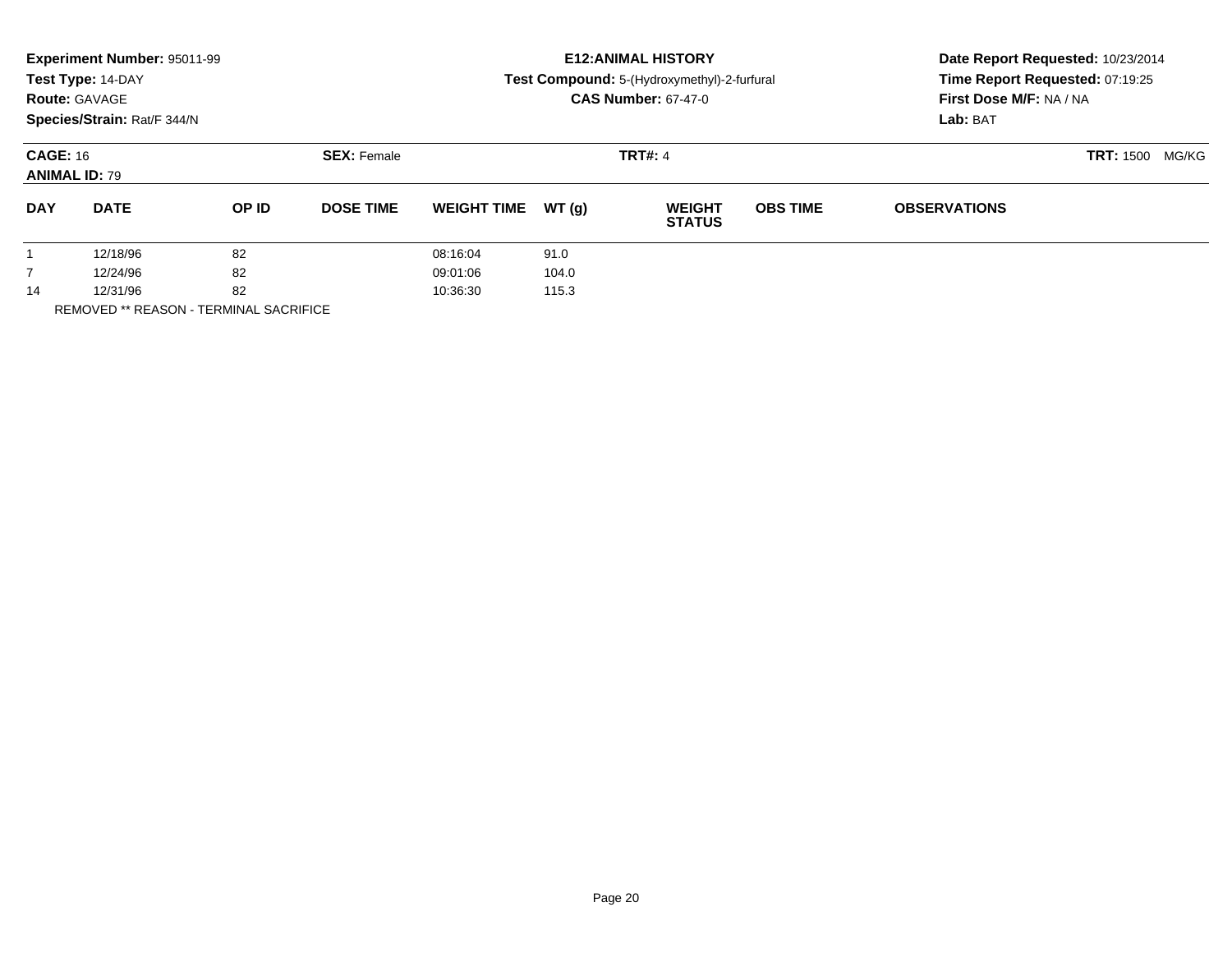| <b>Route: GAVAGE</b>                    | <b>Experiment Number: 95011-99</b><br>Test Type: 14-DAY<br>Species/Strain: Rat/F 344/N |       |                    |                    |        | <b>E12: ANIMAL HISTORY</b><br>Test Compound: 5-(Hydroxymethyl)-2-furfural<br><b>CAS Number: 67-47-0</b> | Date Report Requested: 10/23/2014<br>Time Report Requested: 07:19:25<br>First Dose M/F: NA / NA<br>Lab: BAT |                     |  |
|-----------------------------------------|----------------------------------------------------------------------------------------|-------|--------------------|--------------------|--------|---------------------------------------------------------------------------------------------------------|-------------------------------------------------------------------------------------------------------------|---------------------|--|
| <b>CAGE: 16</b><br><b>ANIMAL ID: 80</b> |                                                                                        |       | <b>SEX: Female</b> |                    |        | <b>TRT#: 4</b>                                                                                          | <b>TRT: 1500</b><br>MG/KG                                                                                   |                     |  |
| <b>DAY</b>                              | <b>DATE</b>                                                                            | OP ID | <b>DOSE TIME</b>   | <b>WEIGHT TIME</b> | WT (q) | <b>WEIGHT</b><br><b>STATUS</b>                                                                          | <b>OBS TIME</b>                                                                                             | <b>OBSERVATIONS</b> |  |
|                                         | 12/18/96                                                                               | 82    |                    | 08:16:04           | 98.0   |                                                                                                         |                                                                                                             |                     |  |
|                                         | 12/24/96                                                                               | 82    |                    | 09:01:06           | 110.8  |                                                                                                         |                                                                                                             |                     |  |
| 14                                      | 12/31/96                                                                               | 82    |                    | 10:36:30           | 115.8  |                                                                                                         |                                                                                                             |                     |  |